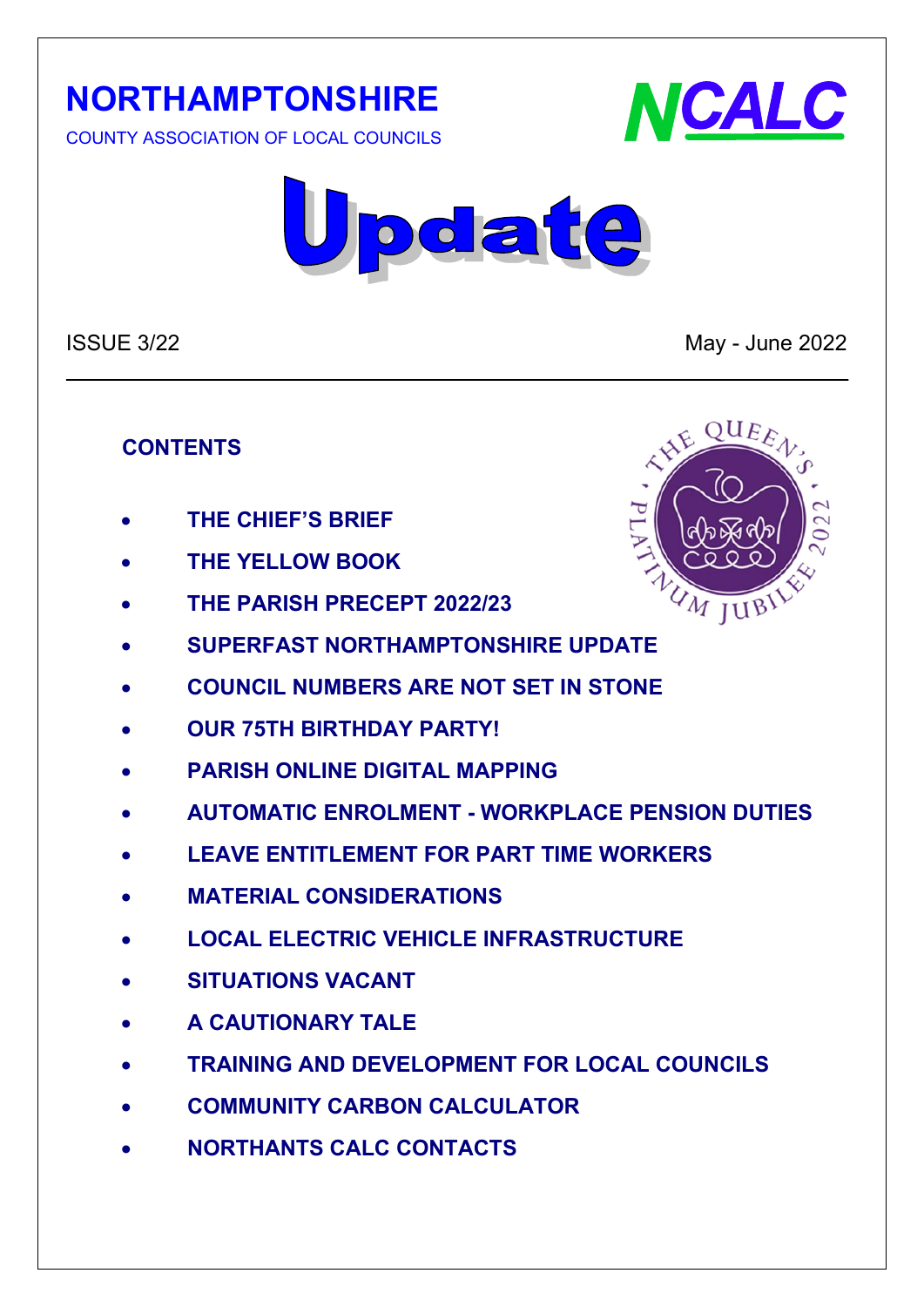#### **THE CHIEF'S BRIEF**

#### **By Danny Moody, Chief Executive, Northants CALC**

Most parish councils were created 130 years ago by the Local Government Act 1894. For a sector that is often misunderstood, misrepresented, and undervalued it certainly has been around a while! I think the secret is in the ability of a parish council to constantly evolve to match the needs of its residents. There are things that parish councils did in the 1890s that they don't do now, and things they do now that they didn't do then. An example is all the vital and brilliant work that parish councils are doing now on climate change. A handful of well-informed and

proactive parish councils have been working on environmental issues for decades, but now almost all parish and town councils are responding to the issue in some way, little or large. This ability to reinvent and refocus means that parish councils maintain their relevance and importance, whatever the prevailing circumstances are.

*"…the secret is in the ability of a parish council to constantly evolve to match the needs of its residents."*

The longevity and stability of the sector is also important in times of change and uncertainty.

Local Government Reorganisation (LGR) has changed the landscape of principal councils in Northamptonshire, but parish councils are still there. Voluntary and Community Sector bodies come and go, but parish councils are still there. Political control flips and flops, but parish councils are still there. When there is so much uncertainty in the world, parish and town councils are the anchors of their community – steadfast, constant, and ever-evolving.

One thing that parish and town councils have always been good at is leading community celebration, whether that means directly organising events and activities, or contributing financially to the events and activities organised by others. I have been very impressed by what the sector has pulled together for the Big Jubilee Weekend, and I wish every town, village, and hamlet in Northamptonshire a wonderful, wonderful weekend. From quintessentially English street parties to the more modern parties in the park with big screens, the weekend looks set to go off with a bang! Even the long-range weather forecast looks good (why oh why did I say that?!!).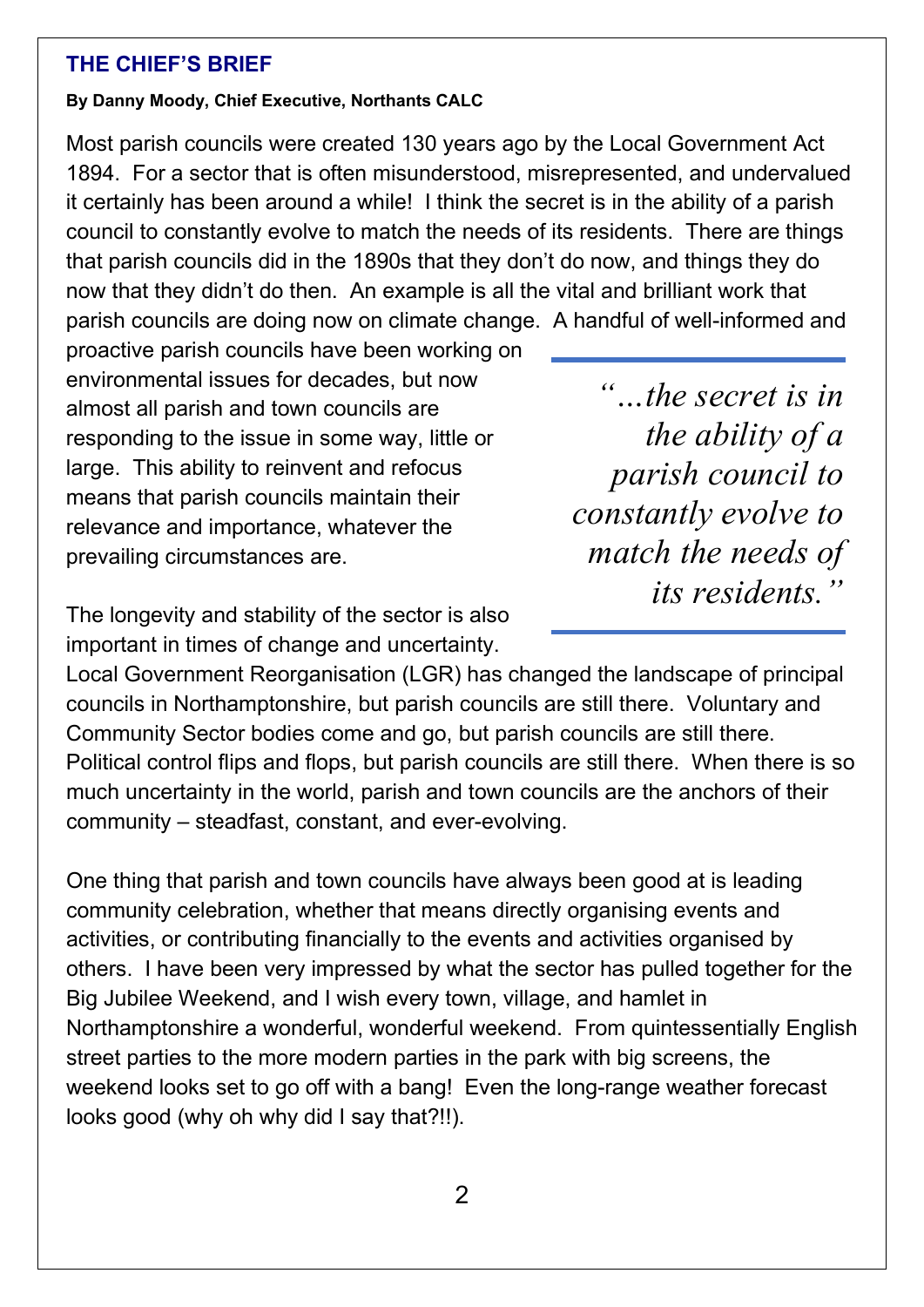April and May are traditionally very busy months for parish and town councils. Every year there is the Annual Parish Meeting, the end of year return, and the annual meeting of the council including election of chair. Load on top of that the preparations for the Jubilee and the response to the Ukraine crisis and it is no wonder that many councils are feeling under stress. It is an important time to pull together as a council team – officers and members – to ensure that resources match workload, and to concentrate on what needs to be done, even if that means deferring some other things that are not so urgent or important.

Over the past two months we have started getting out and about a bit more. We have attended events and training sessions across the county, and it is good to see people, and even discover that new contacts that have hitherto been talking heads on the screen have legs and three dimensions! It is interesting that the past two years of home working have shown how effective and efficient it can be, and of course every in-person meeting has a significant time, carbon, and financial cost. Home working works well for a service-based organisation such as Northants CALC, and staff have become extremely adept and quick at hacking off small pieces of cheese from the fridge.

I reported in the last edition of *eUpdate* on the first year of operation of the unitary councils. Frustrations remain in both areas with the standard and timeliness of communications with officers and members of the unitary councils. We are in touch with North Northamptonshire Council (NNC) and West Northamptonshire Council (WNC) to highlight the issues and work on solutions. WNC has appointed an officer, Seb Greene, to explore the issues and I am indebted to the clerks that attended the recent focus groups with him to explore the issues in detail. A survey of all clerks ensued, which will be reported on in the coming months. And recently NNC engaged with us to hold a "Listening Event" with a selection of parish and town councils, which primarily focused on the Asset Mapping Project (AMP) and future devolution, but also explored the need for stronger partnership working between the tiers. There is much work to do to build a good working relationship and proper communications with the unitary councils, and there is some urgency too. The unitary councils must appreciate that parish and town councils are often reliant on good and timely communications from officers and members, and that when that doesn't happen it builds frustration and causes reputational damage. Improvements need to be seen and I hope to provide a positive update in the next edition of *eUpdate*.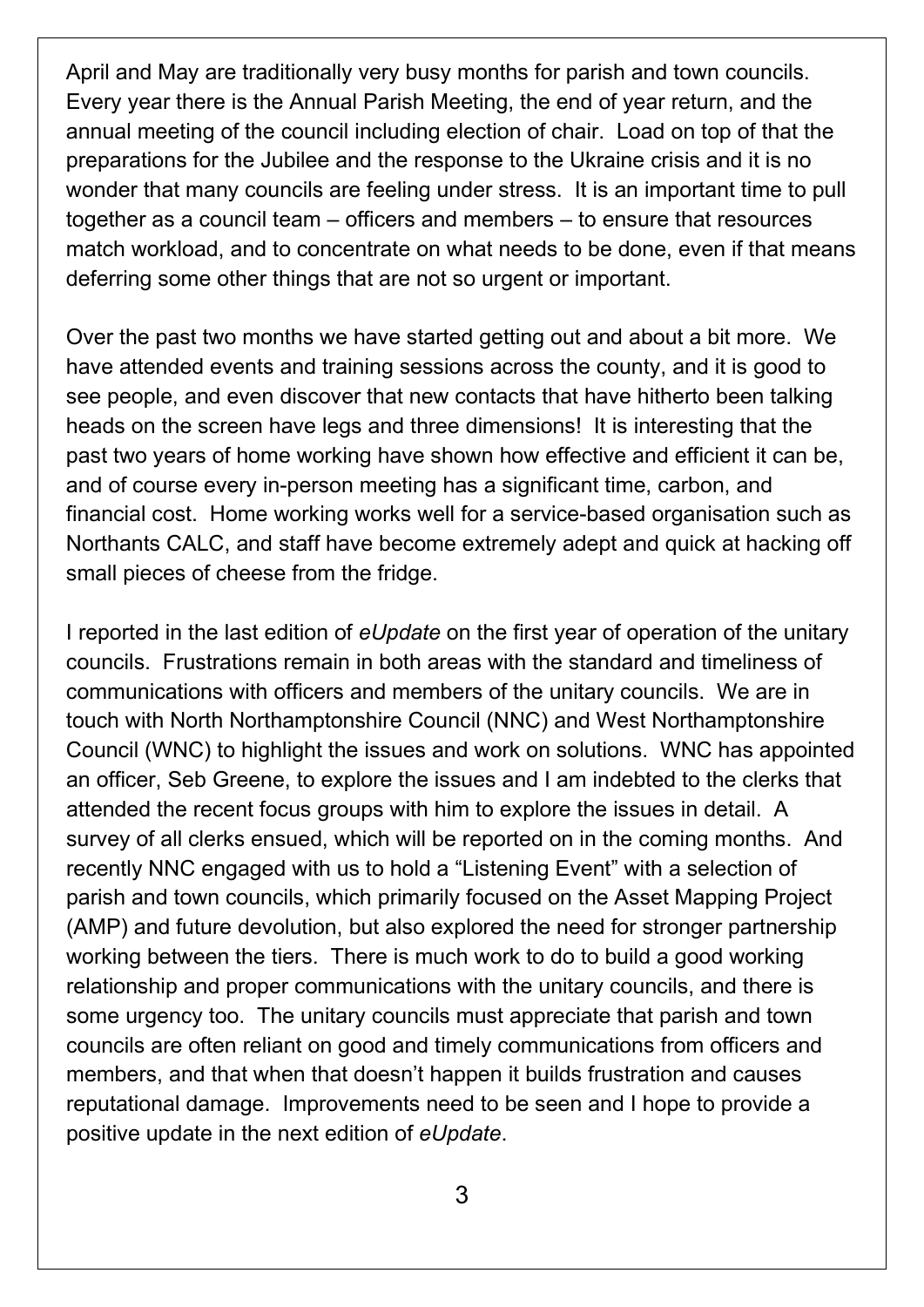Remember that 2022 is our  $75<sup>th</sup>$  Anniversary year and we are well into the planning for our Annual Conference to be held on Saturday 1 October 2022 at the Kettering Conference Centre. There are more details in an article below.

I end with my personal thanks to outgoing mayors and chairs who have led their councils over the past difficult year for their service and dedication to the community, and to the newly elected or re-elected mayors and chairs for taking on the office and the responsibility of leadership. We know that a good council is one with a good clerk, a good mayor or chair, and a strong team of councillors, all pulling together to do brilliant things for the community. When one leg is missing the stool becomes wobbly, so having a good mayor/chair is absolutely vital.

Please do continue to get in touch with your queries and questions. That's what we are here for!

# **THE YELLOW BOOK**

The 13th edition of *Arnold-Baker on Local Council Administration*, aka "Charles Arnold Baker", aka "The Yellow Book" is due to be published in the autumn and is available for pre-order from Lexis Nexis.

The list price is £164.99, which is a hefty price tag for a book which is almost two thirds re-printed legislation.

Northants CALC always negotiates a discount with Lexis Nexis, and discounts will be available from the National Association of Local Councils (NALC) and the Society of



Local Council Clerks (SLCC) too. Northants CALC is expecting to negotiate a 20% discount plus free postage and packing, which takes the price down to £132, but that is still going to be out of reach for many councils.

Northants CALC has asked Lexis Nexis to issue a list of the changes between the  $12<sup>th</sup>$  edition and the 13<sup>th</sup> edition, to help councils make their buying decision.

Meanwhile, Northants CALC has made representations to NALC that *Local Councils Explained*, which was widely regarded as a useful publication, was published in 2013 and is long-overdue an update. Watch this space!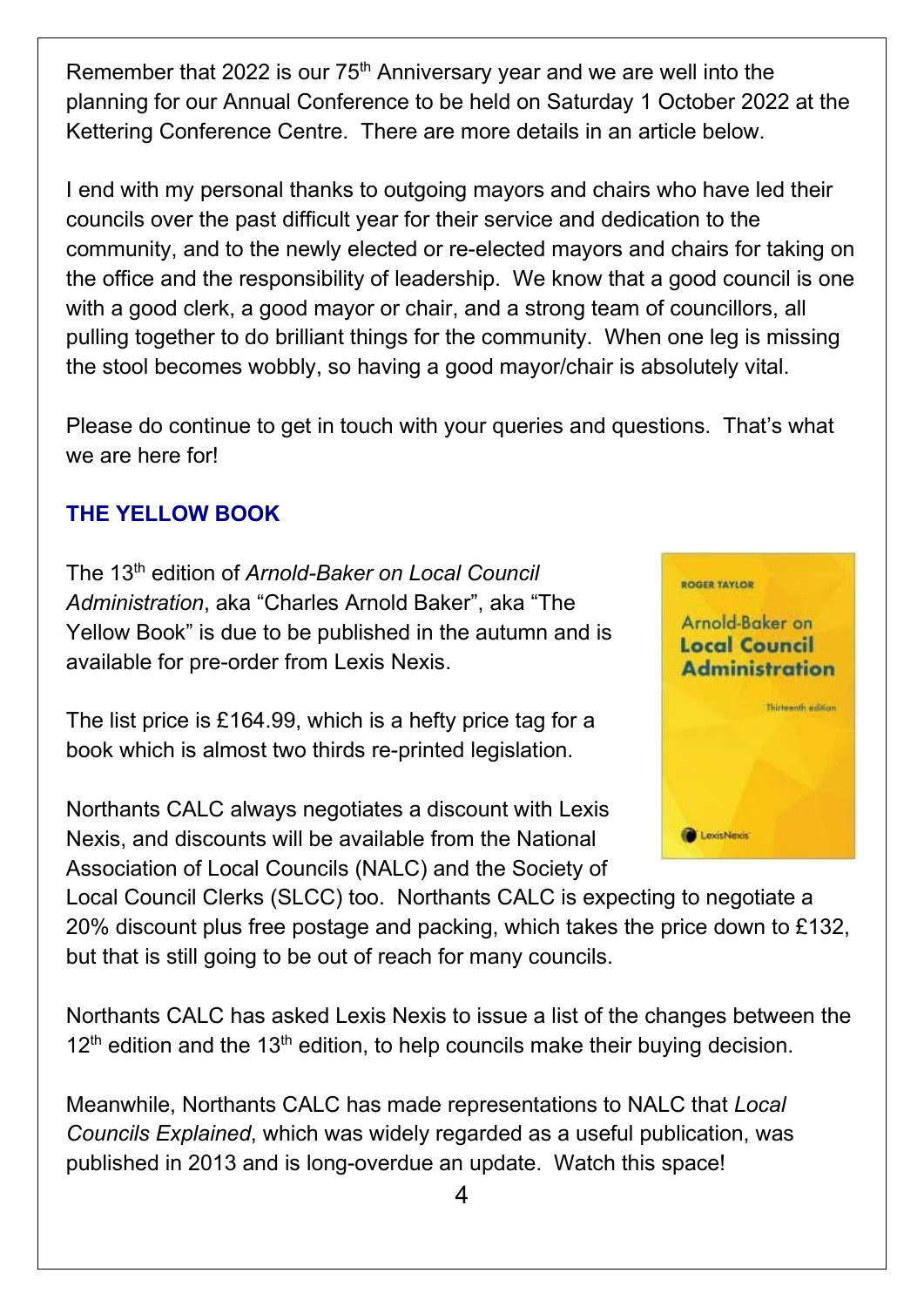#### **THE PARISH PRECEPT 2022/23**

There are 10,239 local precepting bodies in England. Of these, 8,859 are parish and town councils that raised a precept in 2020/21. The remainder are mostly parish meetings that did not raise a precept.

In England, parish and town council precepts totalled £655 million in 2022/23, an increase of 6% on 2021/22. It represents 1.9% of the total council tax raised by local authorities.

The national totals and averages hide the enormous diversity in the sector. For example, the twenty highest-precepting town councils account for just over 7% of the total precept raised. Eleven of these have precepts higher than £2 million. Northampton Town Council (NTC) makes it into the top twenty for the first time (at No.20) with a precept for 2022/23 of £1,793,300. Note that 14 of the top twenty precepting councils are in unitary authority areas.

For all councils, Band D tax rates are 13.5% higher in unitary authority areas than in three-tier areas (parish/district/county).

The average Band D tax rate for all precepting councils in 2022/23 is £74.81, an increase of £2.95 or 4.1% over the previous year. Again, there is huge variation. The highest Band D set this year was by Falmouth Town Council in Cornwall, with a Band D tax rate of £377.97. The lowest Band D tax rate was £0.25!

In Northamptonshire there are 277 local precepting bodies, but of those 40 are financially inactive parish meetings (zero precept) and non-council bodies. The total raised by the 237 precepting bodies for 2022/23 is £18,122,308, an increase of £1,288,051 or 7.7%. The average Band D tax rate for 2022/23 is £77.37, an increase of £4.01 or 5.5%.

The highest precepting council is Northampton Town Council at £1,793,300. It is one of three councils in Northamptonshire in the millionaire's club, along with Daventry Town Council and Rushden Town Council. Northampton Town Council's Band D tax rate is £48.78.

The top ten precepting councils raise a total of £8,435,078 or 47% of the total for all councils. The average Band D tax rate for the top ten councils is £144.01.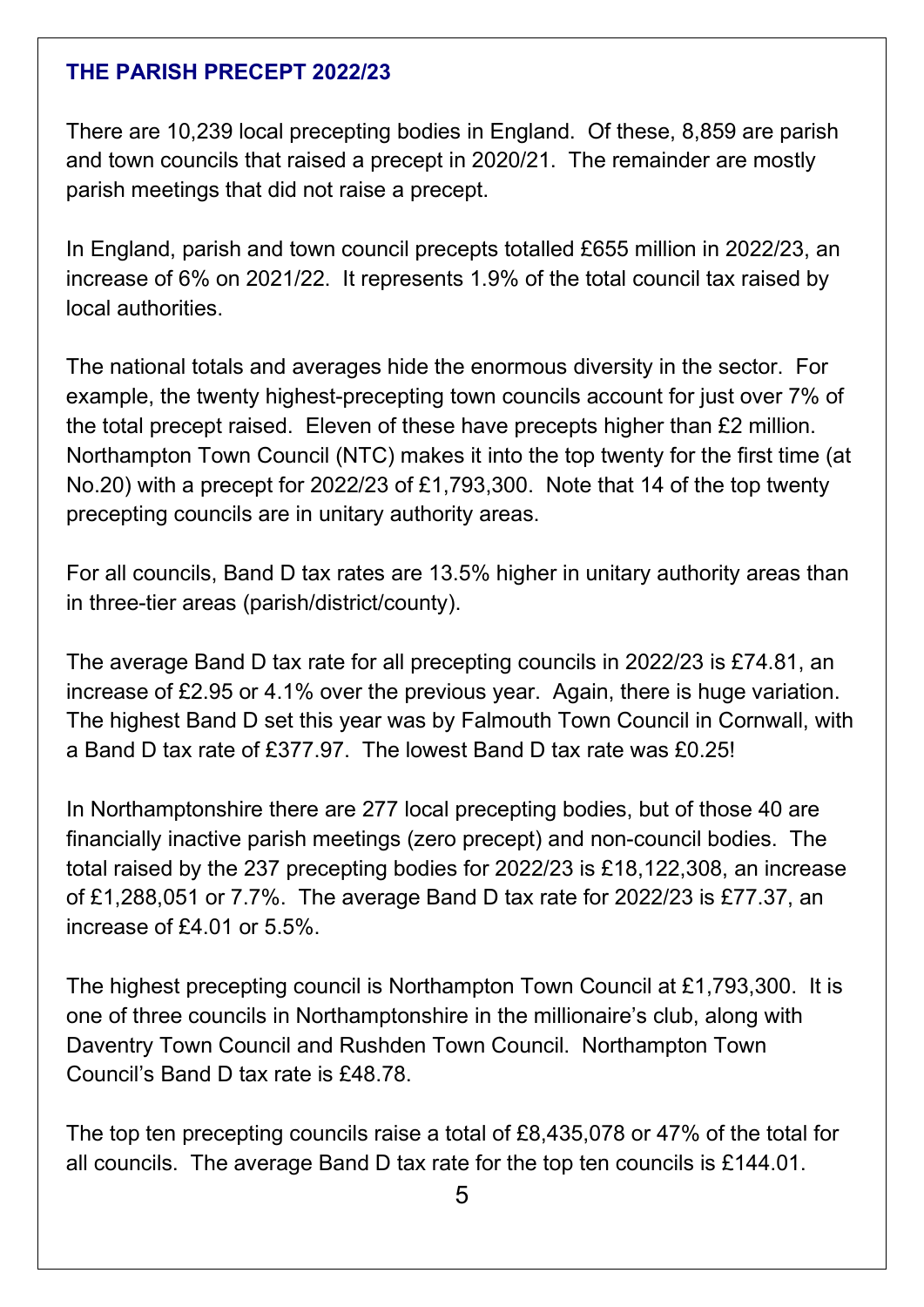The highest Band D tax rates in Northamptonshire are levied by Oundle Town Council (£232.09), West Haddon Parish Council (£221.50), and Lilbourne Parish Council (207.89).

The lowest precepting body is Catesby Parish Meeting, with a precept of just £90 and a Band D tax rate of £2.56!

Most precepting bodies in Northamptonshire have a very modest income. 68 councils (29%) have a precept of £10,000 or less and a further 70 councils (30%) have a precept between £10,001 and



£25,000. 63 councils (27%) have a precept between £25,001 and £100,000, and just 36 councils (15%) have a precept over £100,001.

There is a significant difference between the two unitary authority areas, due mainly to the fact that precepts in the former borough of Kettering (in North Northamptonshire) have been much lower than average in the past.

| <b>Unitary Area</b> | <b>Precepting</b><br><b>Bodies</b> | <b>No</b><br><b>Precept</b> | Precept 21/22<br>(Precept 20/21) | <b>Band D 21/22</b><br>(Band D 20/21) |
|---------------------|------------------------------------|-----------------------------|----------------------------------|---------------------------------------|
| <b>North</b>        | 96                                 | 10                          | £6,797,723<br>(E6, 192, 634)     | £68.79<br>(E63.74)                    |
| West                | 141                                | 24                          | £11,324,585<br>(E10, 641, 623)   | £83.21<br>(E79.90)                    |

The figures for the north will increase rapidly over the next few years as Corby Town Council, Kettering Town Council, Wellingborough Town Council, and the parish councils in the former district of Kettering gradually come into line with county and national averages. For example, if all those councils had the average Band D tax rate for councils in North Northamptonshire this year, the total precept would be £9,723,858 and the average Band D tax rate would be £72.51. It will also be interesting to see what effect inflation has on 2023/24 figures.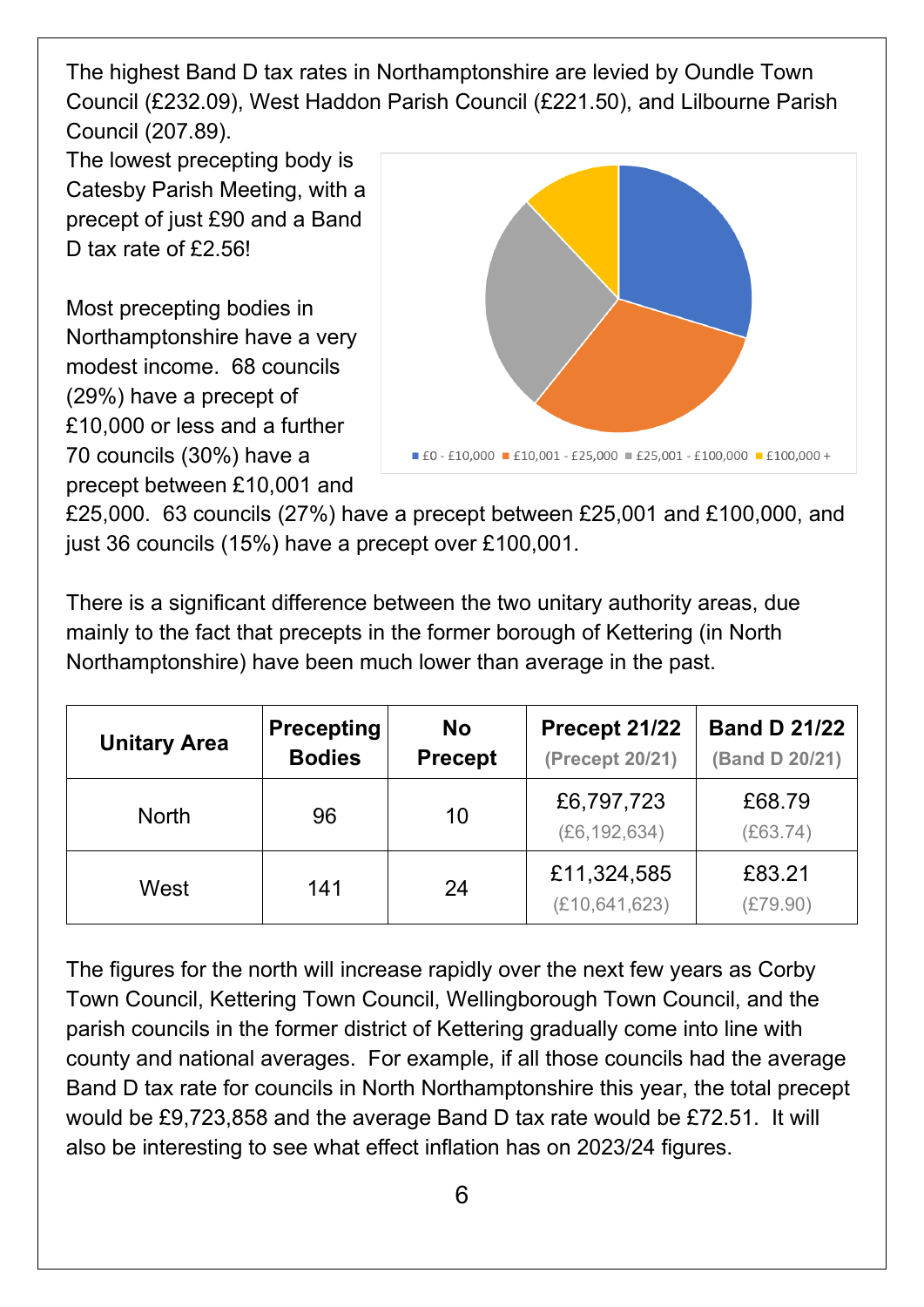#### **SUPERFAST NORTHAMPTONSHIRE UPDATE**

#### **Article by Sarah Naylor, Superfast Northamptonshire Manager**

**Progress Headlines** - Telecoms providers building Full Fibre and gigabit capable broadband networks are continuing to extend coverage at a pace to homes and



businesses across Northamptonshire. At the end of April, over 78% of Northamptonshire premises had access to gigabit capable broadband and over 44% were served by Full Fibre. This is a massive leap in just 6 years when we consider in early 2016, only 1.7% of premises could take up gigabit or Full Fibre enabled services. We compare strongly to gigabit and Full Fibre coverage in England which was 69% and 34% at the end of April, respectively.

Gigabit availability was boosted countywide in the summer of 2021 when Virgin Media uplifted its cable to a higher performance network. Openreach (urban/rural), CityFibre (urban) and Gigaclear Networks (rural) all have major commercial plans in the county for Full Fibre in the coming years.

**Gigaclear Networks** have already brought Full Fibre to 36,000 rural premises in the county. They are continuing to deliver to some of the hardest to reach rural areas through the Superfast Northamptonshire project and commercially. Full Fibre services have recently gone live in parts of Blatherwyke, Deanshanger, Grafton Underwood, Flore, and Halse, whilst build is coming forward in Stanwick, Oundle and Blisworth as well as commercially in Thrapston. 38 villages are also benefitting from Gigaclear's Community Hub offer. This is providing free ultrafast

connectivity for at least 12 months to provide new opportunities for how community facilities in villages served by Gigaclear can be used.



Your favourite local social spot could benefit from ultrafast full fibre broadband.

This might be enabling virtual or hybrid parish council meetings (reducing the need to travel and enabling more people to participate), streaming film nights, supporting youth groups etc. If you know of a building which supports community activities in your Gigaclear village then you can find out more and how to apply at [Community Hub | Gigaclear.](https://www.gigaclear.com/community-hub?utm_source=adwords&utm_term=&utm_campaign=Keyword+Mining&utm_medium=ppc&hsa_ver=3&hsa_kw=&hsa_src=g&hsa_cam=1446581929&hsa_net=adwords&hsa_acc=9558590911&hsa_mt=&hsa_grp=60472952110&hsa_tgt=aud-964164713757:dsa-382145945653&hsa_ad=276644791107&gclid=Cj0KCQjw06OTBhC_ARIsAAU1yOVC8Mj49nURjpToehQM1fXdkTIF7hnI246kY7Ribr1r75Elz1VDCqcaAly1EALw_wcB)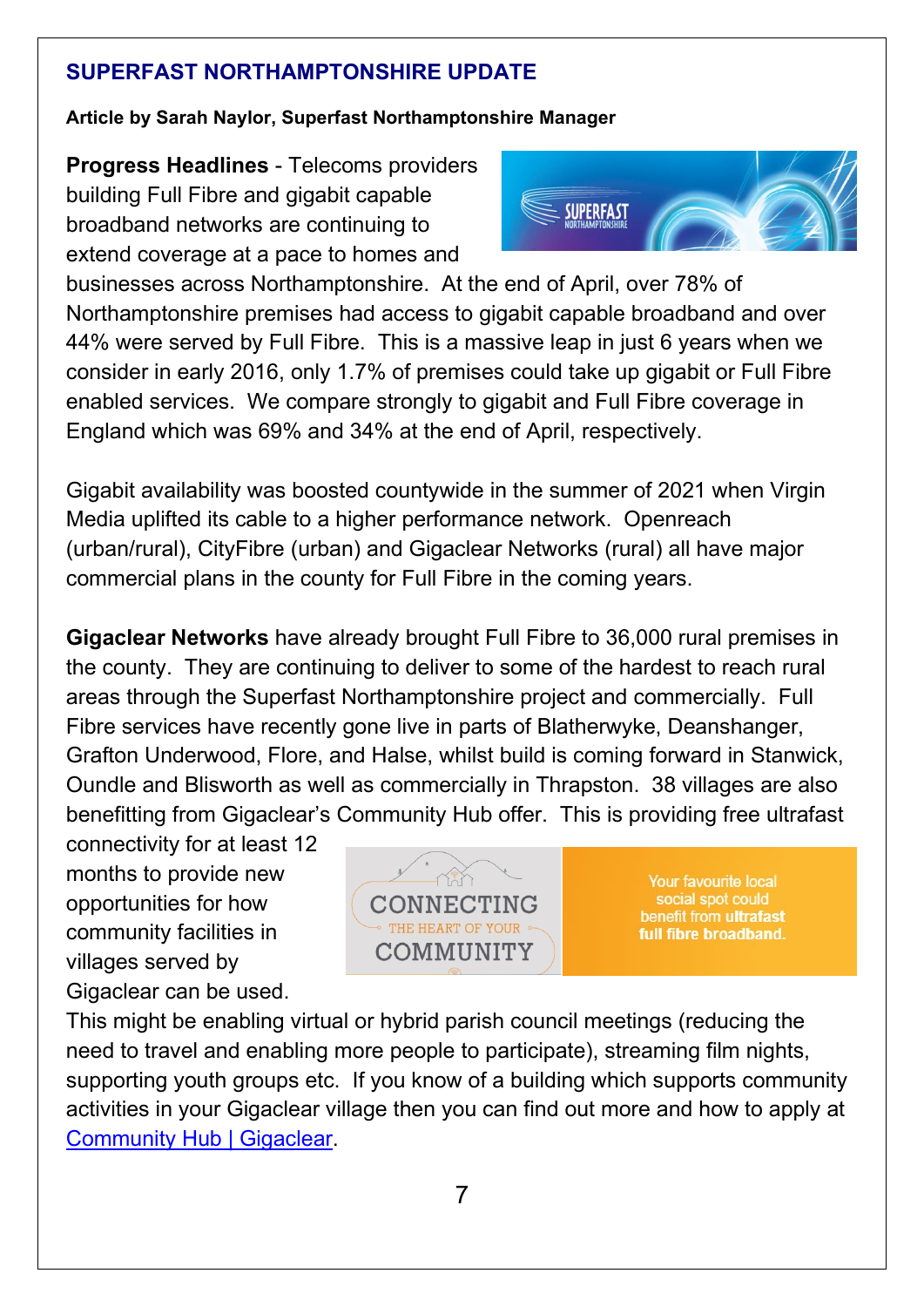**Openreach** has announced 47 exchange areas to benefit from their Fibre First roll out. Whilst not all premises in these exchange areas will benefit from a Full Fibre upgrade commercially, this will still make a huge impact on coverage over the next few years. It includes over 80,000 homes and businesses in Northamptonshire and represents an investment of £63 million in the area. Areas already benefitting include Staverton, Welton, Kilsby, Greens Norton, and Earls Barton. Build is also coming forward in Cogenhoe, Crick, Daventry, Towcester, Rushden, and Roade amongst many other areas. You can see the list of exchanges on the Superfast Northamptonshire News page at [News \(superfastnorthamptonshire.net\).](https://www.superfastnorthamptonshire.net/find-out-more/Pages/news.aspx) You can view the Openreach Fibre First exchange map at [Where and when we're building](https://www.openreach.com/fibre-broadband/where-when-building-ultrafast-full-fibre-broadband)  [Ultrafast Full Fibre broadband | Openreach.](https://www.openreach.com/fibre-broadband/where-when-building-ultrafast-full-fibre-broadband) Also go to [Working with Openreach](https://www.superfastnorthamptonshire.net/how-we-are-delivering/Pages/working-with-bt.aspx)  [\(superfastnorthamptonshire.net\)](https://www.superfastnorthamptonshire.net/how-we-are-delivering/Pages/working-with-bt.aspx)



**Project Gigabit** - Plans for the government's Project Gigabit continue to take shape. This will support connectivity to premises which are not expected to benefit from commercial plans. A Spring update from Building Digital UK (BDUK) is expected shortly. To find out more about Project Gigabit go to [Building Digital UK -](https://www.superfastnorthamptonshire.net/how-we-are-delivering/Pages/building-digital-uk-project-gigabit.aspx)  [Project Gigabit \(superfastnorthamptonshire.net\).](https://www.superfastnorthamptonshire.net/how-we-are-delivering/Pages/building-digital-uk-project-gigabit.aspx)

**Changes to the UK telephone network** are also continuing to progress with Openreach and other UK telecoms providers decommissioning the old copper network and moving customers over to all digital (Internet Protocol or IP). Most of the UK is expected to be digital by the end of 2025. This means landline voice calls will become Voice over Internet Protocol (VoIP) i.e. provided via broadband rather than analogue copper services. If you have any devices or systems at home or at work which currently run over copper telephone lines you need to check if they are IP compatible. This could be burglar alarms, personal healthcare pendants, and some CCTV or door entry systems etc. If you are dependent on your landline, ensure your service provider is aware of your needs when the time comes to switch. You can find out more about the digital switch at [UK Landline](https://www.superfastnorthamptonshire.net/how-we-are-delivering/Pages/uk-landline-digital-upgrade.aspx)  [Digital Upgrade \(superfastnorthamptonshire.net\).](https://www.superfastnorthamptonshire.net/how-we-are-delivering/Pages/uk-landline-digital-upgrade.aspx)

**Broadband Survey Coming Soon** - Superfast Northamptonshire will soon be launching home and business broadband surveys to find out more about your broadband experiences and levels of demand in the county. This will be helpful to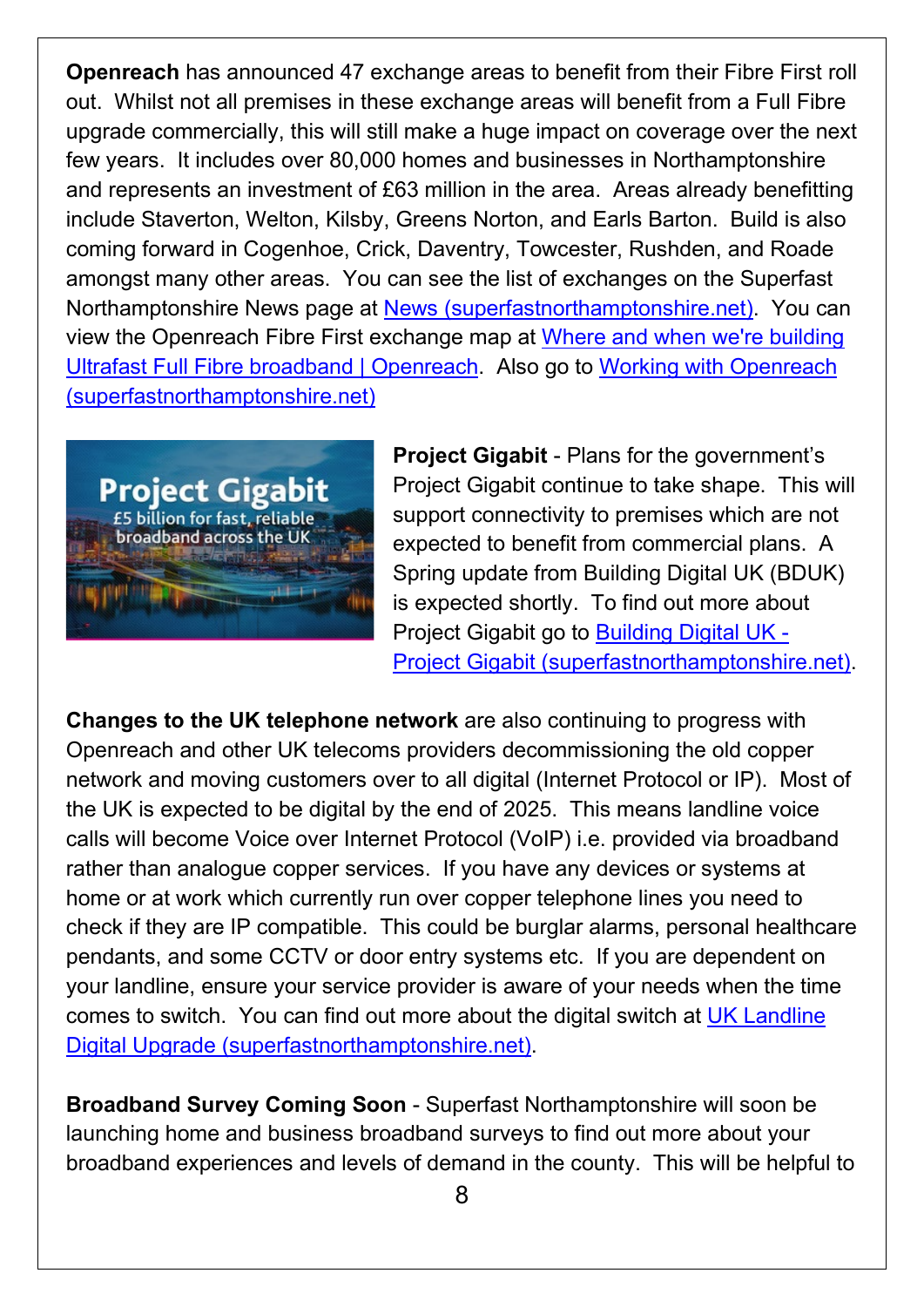inform potential future interventions. If you would like to be notified when the survey goes lives, please email the team at [bigidea.ncc@northnorthants.gov.uk.](mailto:bigidea.ncc@northnorthants.gov.uk)

**Super Slow broadband? Let Us Know!** If you have a very poor internet connection (speeds of less than 10Mbps) then we want to hear from you. Please let us know by emailing the Superfast Northamptonshire team at [bigidea.ncc@northnorthants.gov.uk.](mailto:bigidea.ncc@northnorthants.gov.uk) Around  $0.4\%$  of premises across the county are thought to have access to such super slow speeds. As local authorities do not have access to commercial data, it is difficult for us to easily identify where these premises are. You can find out the estimated line speeds available at your property by going to the Openreach checker at <https://www.broadbandchecker.btwholesale.com/#/ADSL>Other network coverage by [CityFibre,](https://cityfibre.com/homes) [VirginMedia,](https://www.virginmedia.com/broadband) or [Gigaclear](https://www.gigaclear.com/superfast-northamptonshire) may be available.

**For more information** about broadband in North and West Northamptonshire go to [www.superfastnorthamptonshire.net.](http://www.superfastnorthamptonshire.net/) You can follow us on Twitter [@SFastNorthants](https://twitter.com/SFastNorthants) or contact the Superfast Northamptonshire team with any enquiries at [bigidea.ncc@northnorthants.gov.uk.](mailto:bigidea.ncc@northnorthants.gov.uk)



# **COUNCIL NUMBERS ARE NOT SET IN STONE**

The minimum number of seats a parish or town council can have is five. There is no maximum; the largest parish or town council in Northamptonshire is Northampton Town Council, which has twenty-five seats.

There is no formula for calculating the number of seats on a council. For many councils, the number of seats was set when they were created and haven't changed in over a hundred years.

The Boundary Commissions are constantly reviewing principal council wards and parliamentary constituencies to ensure that each elected representative has approximately the same number of electors in their area, but there is no such facility extended to parish and town councils. For example, in the civil parish of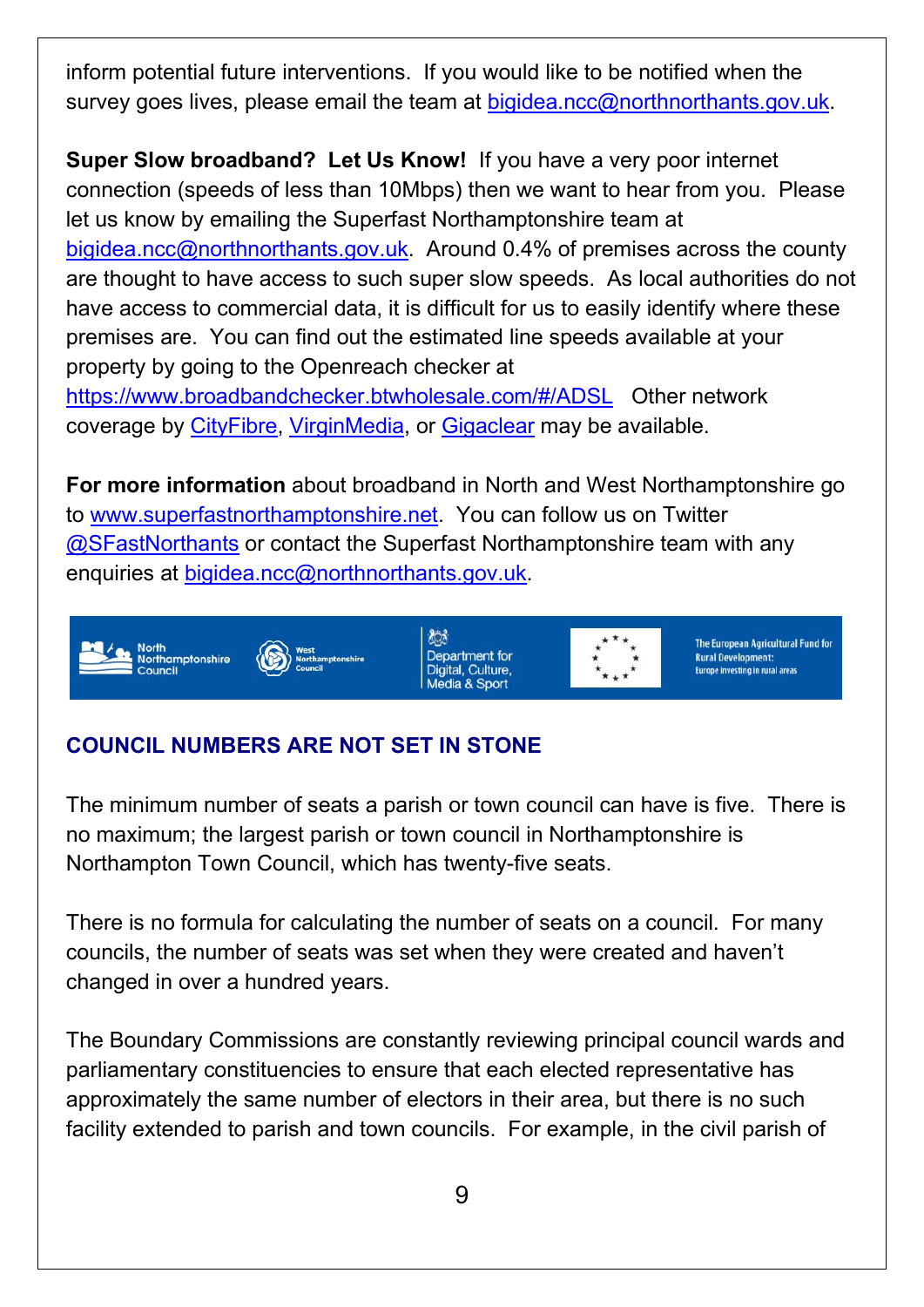Northampton there are 3,608 electors per town councillor but in the civil parish of Brampton Ash there is one councillor for every 12.6 electors!

There are lots of anomalies too. For example, Barton Seagrave Parish Council with 5,134 electors has eight seats, as does Duddington-with-Fineshade Parish Council, which has just 159 electors. Yardley Hastings Parish Council, with 611 electors, has eleven seats, the same as Upton Parish Council, which has 5,192 electors.

So what happens if a parish or town council wishes to change the number of seats it has; up or down? The process is called a Community Governance Review (CGR), which is a statutory consultative process run by the relevant principal council (so NNC or WNC depending on which area it is). A parish or town council can submit a proposal under a CGR to change the number of seats, and if the proposal is supported by the principal council the consequential change is given effect at the next ordinary election.

Other changes that can be considered via a CGR include the alteration of boundaries of existing parishes, the creation or abolition of a parish council, changing a parish council to a parish meeting (or vice versa), and grouping two or more parish councils together.

The Local Government Boundary Commission for England (LGBCE) is undertaking a review of the unitary councils' ward boundaries. Public consultation will start in August 2022 for West Northamptonshire [\(see full timetable\)](https://www.lgbce.org.uk/all-reviews/east-midlands/northamptonshire/west-northamptonshire), and North Northamptonshire is expected to follow a similar timeline. The reviews will conclude by autumn 2023 and any changes will come into effect at the local elections in May 2025.

Northants CALC has met with both unitary councils and requested that they conduct whole-area CGRs commencing in late 2023, when the LGBCE reviews are concluded. A CGR can take up to a year to complete, so it needs to start in late 2023 and finish by late 2024 so that changes can be given effect at the local elections in May 2025. This will be a very important opportunity for parish and town councils to deal with some of those anomalies and ensure that appropriate governance arrangements are put in place for the next decades. Member parish and town councils will be issued with full guidance and support in due course.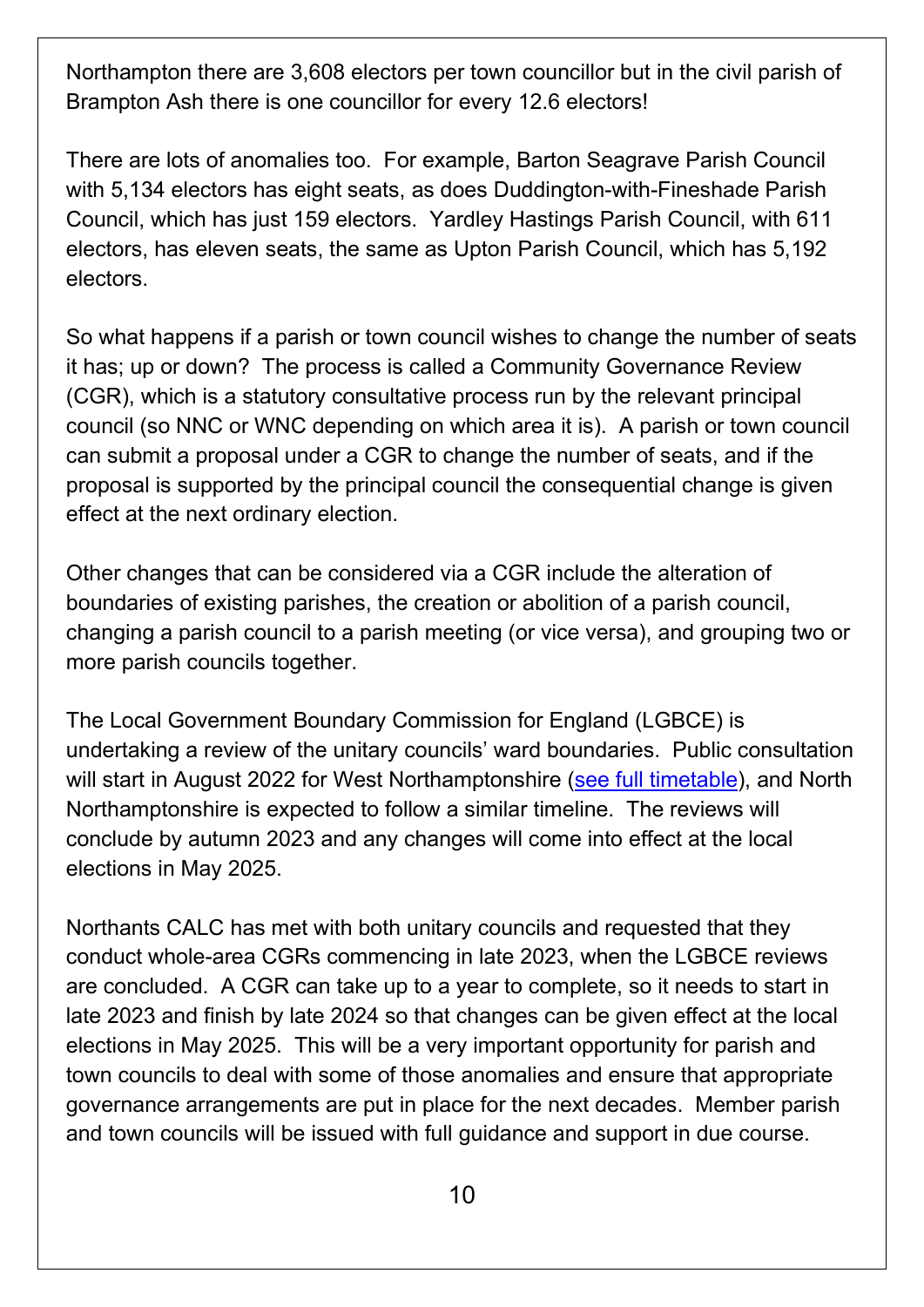#### **OUR 75TH BIRTHDAY PARTY!**

Northants CALC is 75 years old on 20 September 2022 (just the Association, not any of its staff!). Our 75th Annual Conference will be held on **Saturday 1 October 2022** at the Kettering Conference Centre and to celebrate the anniversary it will be expanded from the normal 3-hour event to a 5½-hour event with lunch included.



We surveyed the Councillor Panel initially and then all member councils to ask what topics and content the conference should have, and we used the results to design what we hope will be a fantastic event.

The doors will open at 0915 for hot bacon rolls on arrival and delegate registration. The Conference will open at 1000 and there will be sessions in the morning on Northants CALC's past, present, and future, Neighbourhood Planning, and Community Safety & Policing. Lunch will be from 1215 to 1330 to allow plenty of time for delegates to network and to meet the exhibitors. There will also be One2One surgeries running during lunchtime for delegates to bring their questions to. In the afternoon there will be a Question Time panel debate and a keynote address on climate change from Edmund Gemmel who inspired the Northamptonshire Larger Councils Partnership (NLCP) members so much last year. The conference will close at 1535 and delegates will be sent away with a goodie bag which will include a slice of our 75<sup>th</sup> birthday cake!

Numbers are strictly limited to 150, so be ready to act as soon as bookings open in July! Member councils are invited to send up to two delegates each, so it might be worth deciding who those will be now, so you are ready to book.

There is a huge amount to do to deliver this event for you, but we promise you that it will be a great day and that it will deliver real value and interest for your council. We ask that delegates commit to being with us for the whole time; we won't be locking the doors at 1000 but it is a whole day event, and it is important to us that everyone stays until 1535 (you'll be very glad you did  $\odot$ !).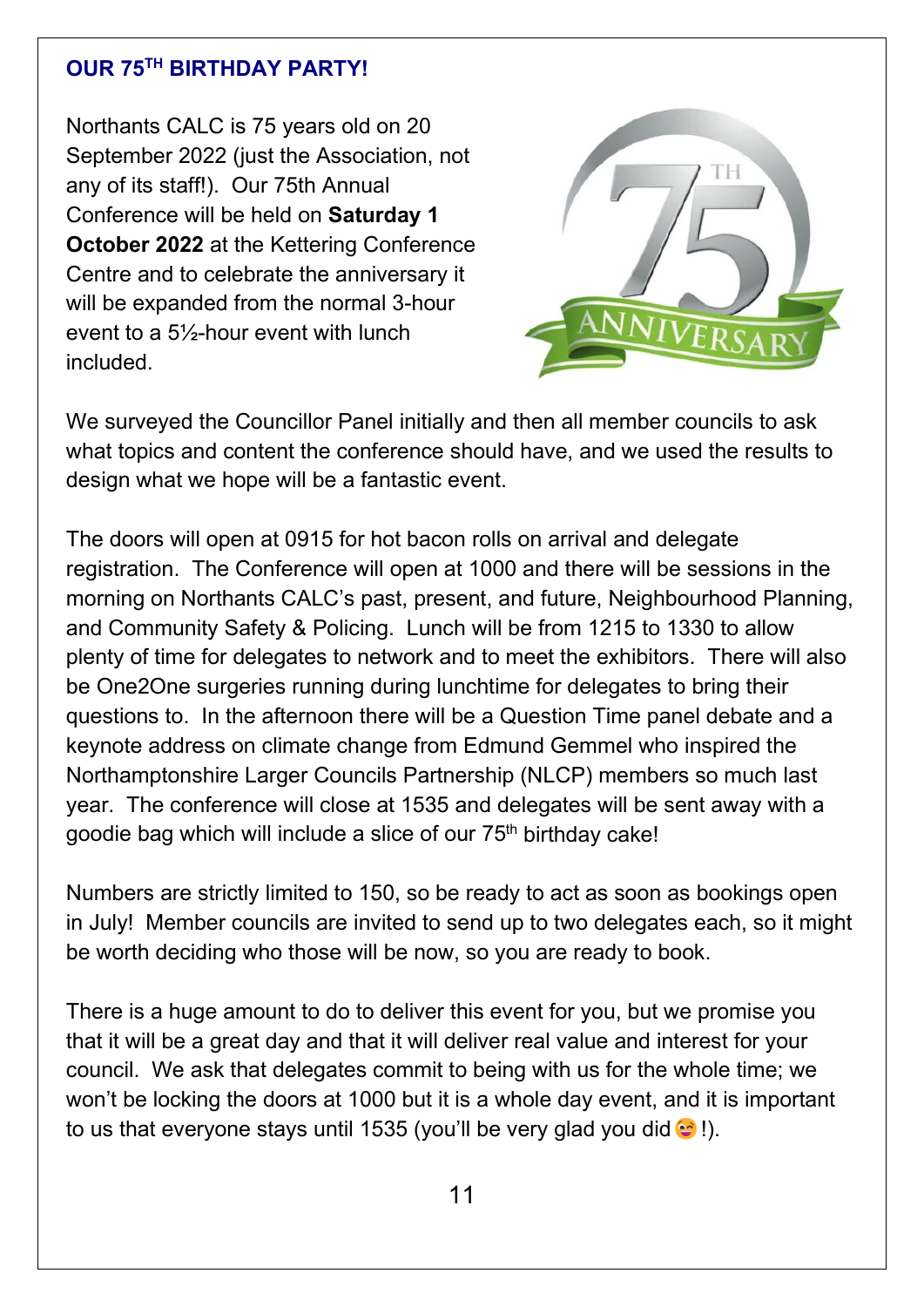## **PARISH ONLINE DIGITAL MAPPING**

Northants CALC partnered with Parish Online for the Asset Mapping Project (AMP) recently, and it created quite a buzz! We have



been working with Parish Online for over a decade, but AMP highlighted to parish and town councils just what a powerful tool it is, and how useful it can be.

Parish Online is an essential tool for viewing and printing maps, all the way to storing asset registers, producing neighbourhood plans and engaging with the public.

Responding to the surge of interest, Parish Online is putting on **two free online sessions** for Northants CALC in June, one aimed at beginners, and one aimed at those that have made a start, perhaps through AMP, and what to move to the next stage:

**Parish Mapping - Beginners Workshop 14 June 2022 10:00-11:30** [https://www.northantscalc.com/parish-mapping-beginners-worksho.html.](https://www.northantscalc.com/parish-mapping-beginners-worksho.html) The morning session is aimed at councils that have not used online mapping tools before to learn all about the features and benefits of mapping tools, with practical demonstrations using real-world examples. Attendees will see the Parish Online system in operation and learn how it could support their council's work.

## **Parish Mapping - Next Steps Workshop 14 June 2022 13:00-14:30**

<https://www.northantscalc.com/parish-mapping-next-steps-work.html>

The afternoon session is aimed at councils that have registered with Parish Online already and want to know how to get the most out of the system. Perhaps the council signed up a while ago but hasn't yet learnt how to maximise the system to best advantage. Perhaps whoever in the council that uses the system has "How do I…?" questions.

Northants CALC is indebted to Parish Online for their support throughout the Asset Mapping Project and for putting on these free sessions for our member parish and town councils.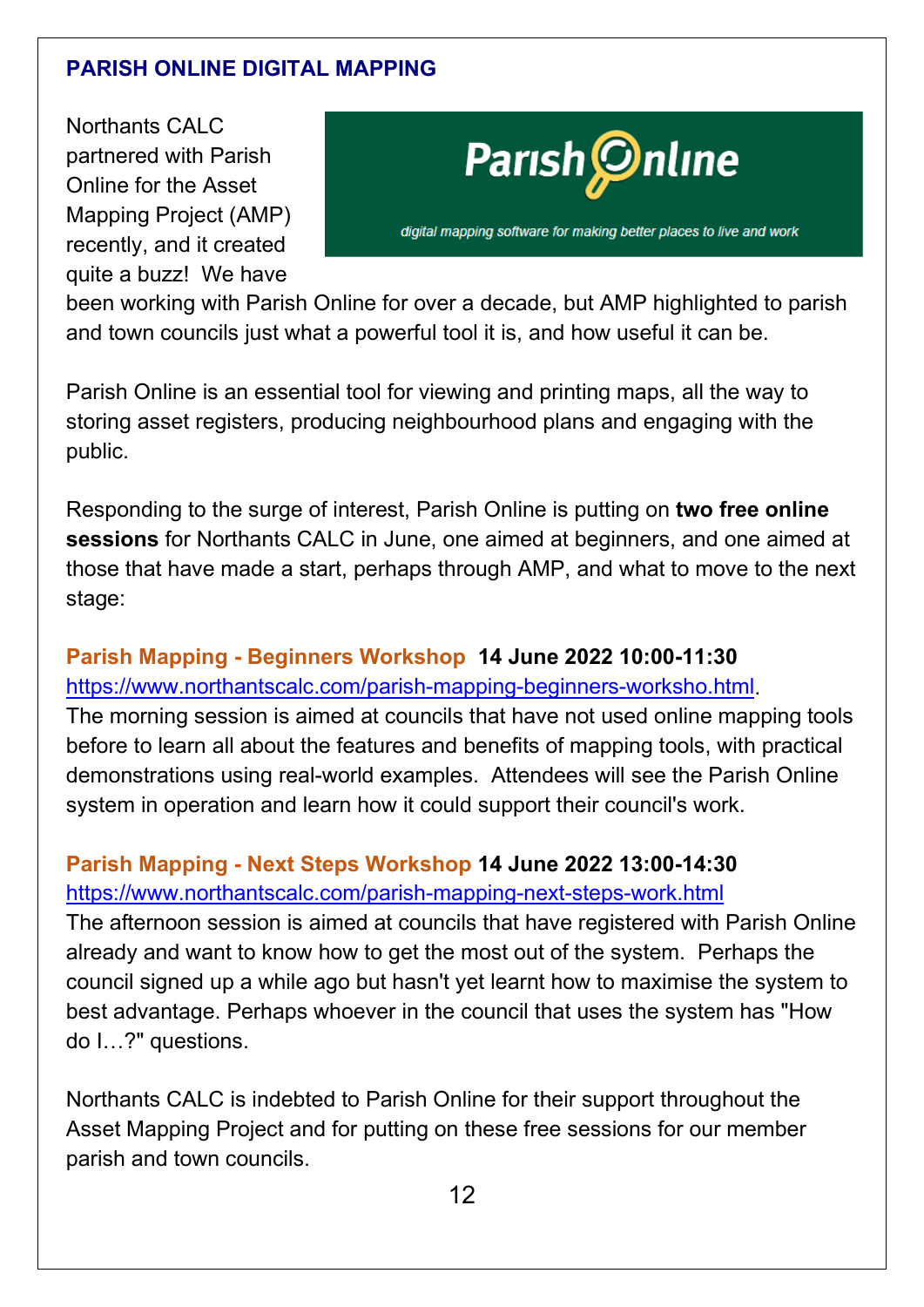#### **AUTOMATIC ENROLMENT - WORKPLACE PENSION DUTIES**

Under the Pensions Act 2008, every employer in the UK must put qualifying staff into a workplace pension scheme and contribute towards it. This is called 'automatic enrolment'. Parish and town councils are employers and have certain legal duties related to automatic enrolment.

Every three years councils must put qualifying staff who have left the council's pension scheme back into it. This is called re-enrolment. Depending on the council's circumstances, re-enrolment and re-declaration may be a two-stage process.

On the third anniversary of the council's duties start date or "staging date" the council should assess staff who have left its scheme to see if they meet the age and earnings criteria to be re-enrolled. If they do meet the criteria, the council needs to put them back into the pension scheme. The council will also need to increase the contributions for any staff who are paying below the minimum contribution levels.

Once this is done, the council must write to these staff to tell them what is happening. Finally, it's the council's legal duty to complete a re-declaration of compliance to tell the Pensions Regulator how it has met its re-enrolment duties, whether it had anyone to put back into the scheme or not. This is the second stage of the process.

Councils should use the [re-enrolment duties tool](https://www.thepensionsregulator.gov.uk/en/employers/re-enrolment) on The Pensions Regulator website to find out what they need to do.

Whether a council has staff to put back into its scheme or not, it must complete a re-declaration of compliance to tell the Pensions Regulator how it has met its duties. Remember, re-enrolment and re-declaration are the council's legal duties and [if it doesn't act it could be fined.](https://www.thepensionsregulator.gov.uk/en/employers/what-happens-if-i-dont-comply)

#### **Step-by-step actions:**

**1.** To find out when the council needs to re-enrol, it will need its letter code which can be obtained by entering the PAYE accounts office reference and PAYE reference at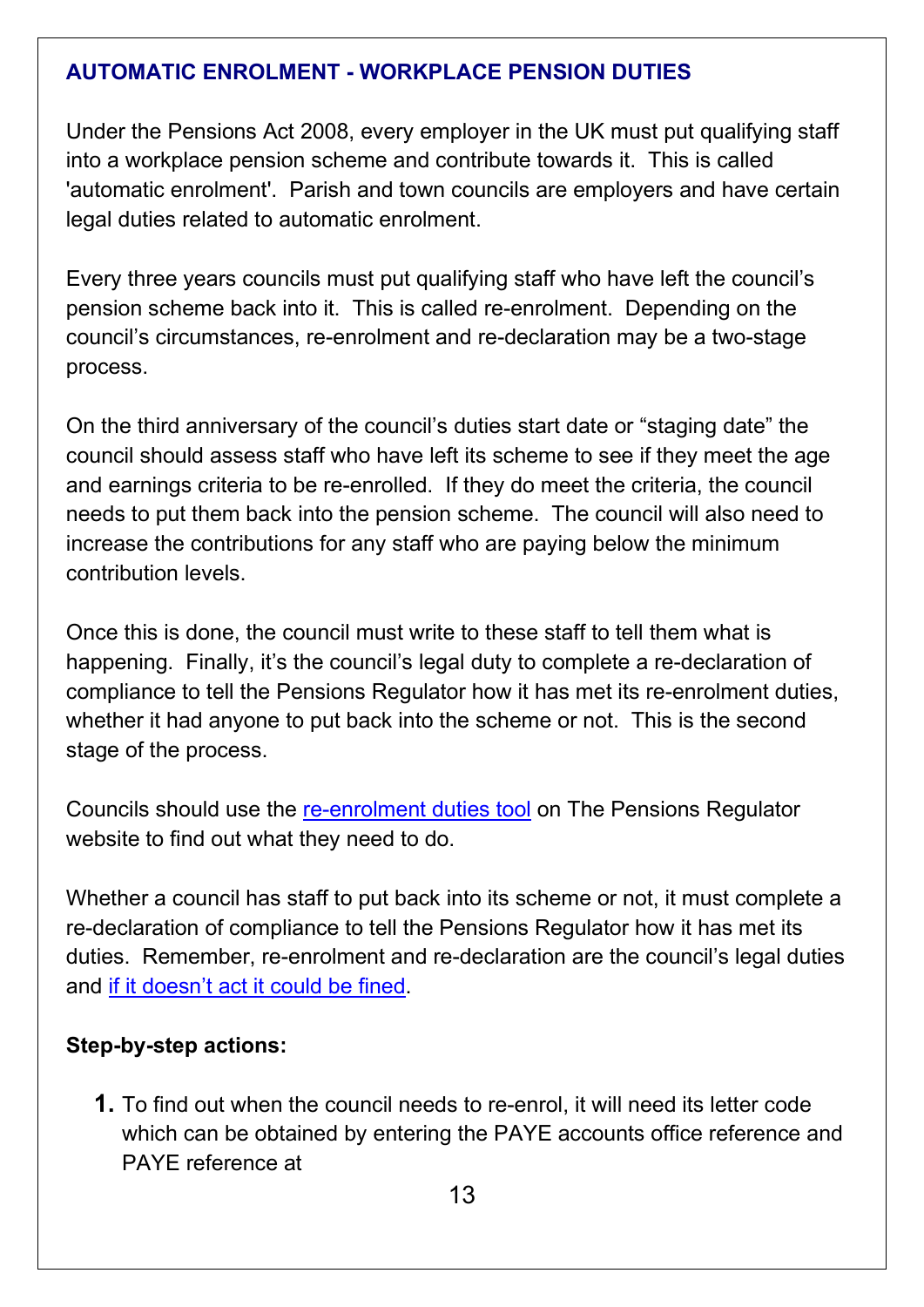[https://automation.thepensionsregulator.gov.uk/LetterCode.](https://automation.thepensionsregulator.gov.uk/LetterCode)

- **2.** Once you have the letter code you can see the council's next re-enrolment date at [https://www.thepensionsregulator.gov.uk/en/employers/re](https://www.thepensionsregulator.gov.uk/en/employers/re-enrolment/i-am-or-will-be-an-employer-with-staff-to-put-back-into-my-scheme/check-that-you-have-staff-to-put-back-into-your-pension-scheme/find-out-your-dates-for-re-enrolment)[enrolment/i-am-or-will-be-an-employer-with-staff-to-put-back-into-my](https://www.thepensionsregulator.gov.uk/en/employers/re-enrolment/i-am-or-will-be-an-employer-with-staff-to-put-back-into-my-scheme/check-that-you-have-staff-to-put-back-into-your-pension-scheme/find-out-your-dates-for-re-enrolment)[scheme/check-that-you-have-staff-to-put-back-into-your-pension](https://www.thepensionsregulator.gov.uk/en/employers/re-enrolment/i-am-or-will-be-an-employer-with-staff-to-put-back-into-my-scheme/check-that-you-have-staff-to-put-back-into-your-pension-scheme/find-out-your-dates-for-re-enrolment)[scheme/find-out-your-dates-for-re-enrolment.](https://www.thepensionsregulator.gov.uk/en/employers/re-enrolment/i-am-or-will-be-an-employer-with-staff-to-put-back-into-my-scheme/check-that-you-have-staff-to-put-back-into-your-pension-scheme/find-out-your-dates-for-re-enrolment)
- **3.** Then go to the re-enrolment page if there is a requirement to re-enrol at this time: [https://www.autoenrol.tpr.gov.uk/TPRGateway/Home.](https://www.autoenrol.tpr.gov.uk/TPRGateway/Home)

The Pensions Regulator website has lots of information to help employers, and NALC Legal Topic Note 79 (available from Northants CALC) also covers Staff Pensions.

Councils should consider taking appropriate advice from an Independent Financial Advisor before making decisions regarding pension products.

## **LEAVE ENTITLEMENT FOR PART TIME WORKERS**

The fulltime local government week is 37 hours. That's 7.4 hours per day, 5 days per week. All workers in the UK have a statutory entitlement to 28 "days" annual leave per year (which includes bank holidays), and clerks employed under the National Agreement (which



most are) are entitled to 31 "days", rising to 36 "days" after 5 years' service.

So for example, if someone with less than 5 years' service is paid for 37 hours / 5 days per week then they will "work" for  $(5 \text{ days} \times 52 \text{ weeks}) - 31 \text{ days} = 229 \text{ days}$ per year. On the other 31 days they are on "holiday".

For fulltime workers, the concept of annual leave is relatively straightforward, but for part time workers it starts to breakdown, and the more part time the worker is, the less sense annual leave makes.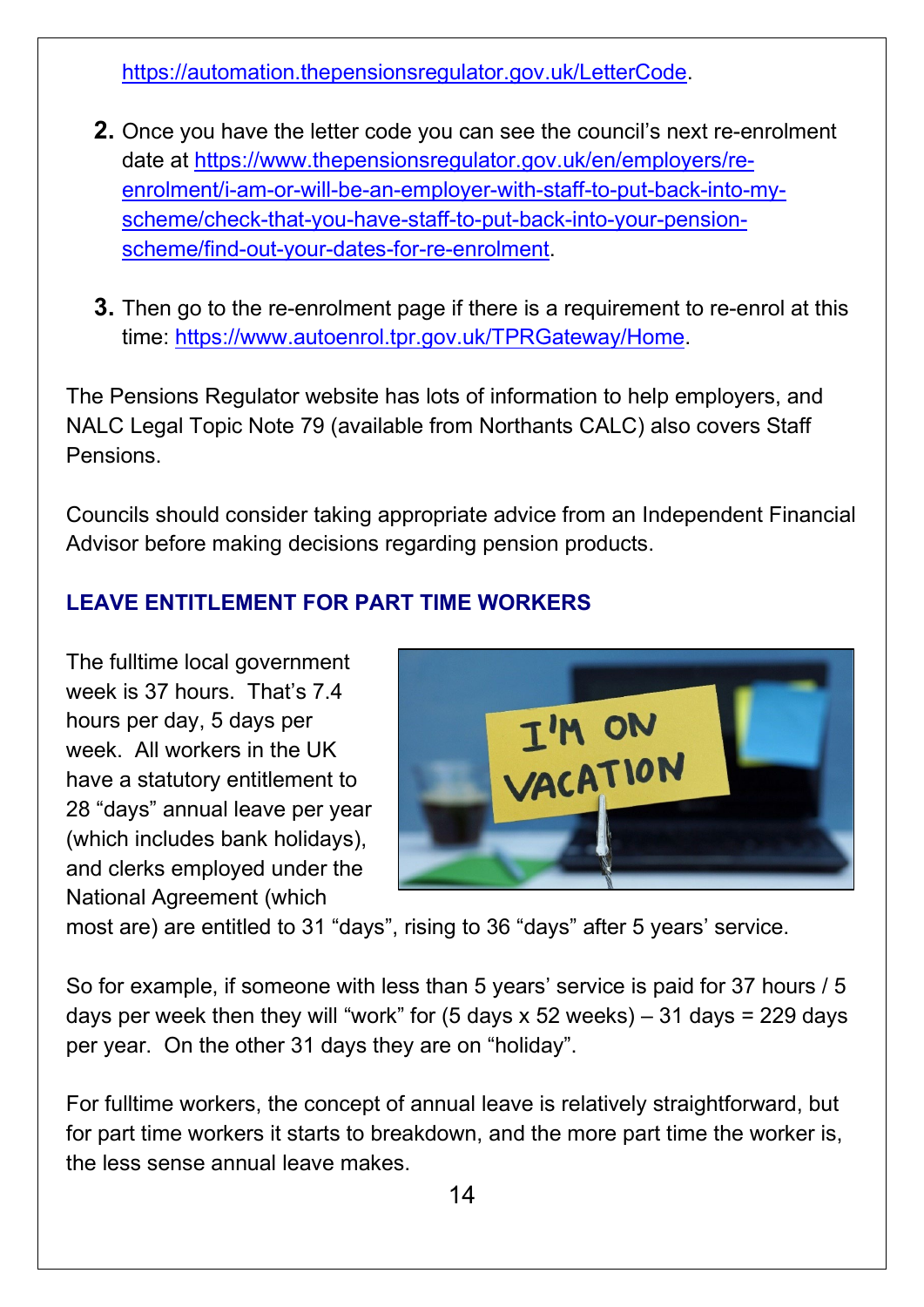Remember that ALL workers, including part time workers, are entitled to annual leave. And they are entitled to the same as fulltime workers, pro rata. For example, a parish clerk working 5 hours per week is still entitled to 31 "days", but their "day" is 5/37ths of a fulltime worker's day.

For most part time workers the only logical approach is to annualise the hours. A clerk contracted for 5 hours per week and entitled to 31 "days" (pro rata) annual leave, is essentially contracted for 5 hours x 52 weeks = 260 hours per year, of which 229.4 hours is "work" and 31 hours is "holiday".

It is (too) common for clerks to work more than their contracted hours, so a clerk contracted for 5 hours per week, may work for 7, 10, or even more hours per week. There have been Employment Tribunal cases where claims have been made that holiday entitlement should be based on actual hours, rather than contracted hours. A clerk contracted for 5 hours per week is entitled to 36 minutes of holiday per week… most clerks wouldn't notice!

However, it gets worse. Most councils only have one employee; the clerk. So when the clerk is on "holiday" (you can't get very far in 36 minutes!) there is no one to do their work when they are away, so there is an extra workload before a holiday making sure everything is done that would need to be done in the time away, and extra workload on their return catching up and trying to get back on top of things.

The most important thing is that councils understand that if they pay someone for 5 hours per week, they are getting 4.4 hours of "work" and the balance, 0.6 hours, is the clerks paid leave. Too often councils calculate how many hours "work" there is and contracts a clerk for that number of hours, forgetting the statutory leave entitlement (and often not making provision for sickness absence, and other leave such as parental leave, carer's leave, and compassionate leave).

Councils must provide for adequate staff hours making sure that annual leave entitlement has been considered. Otherwise it is a ticking timebomb of dissatisfaction, low morale, burnout, and ultimately staff turnover.

Northants CALC has developed a handy spreadsheet for calculating leave entitlement for part time staff. If you need a copy, pop an email to [info@northantscalc.com.](mailto:info@northantscalc.com)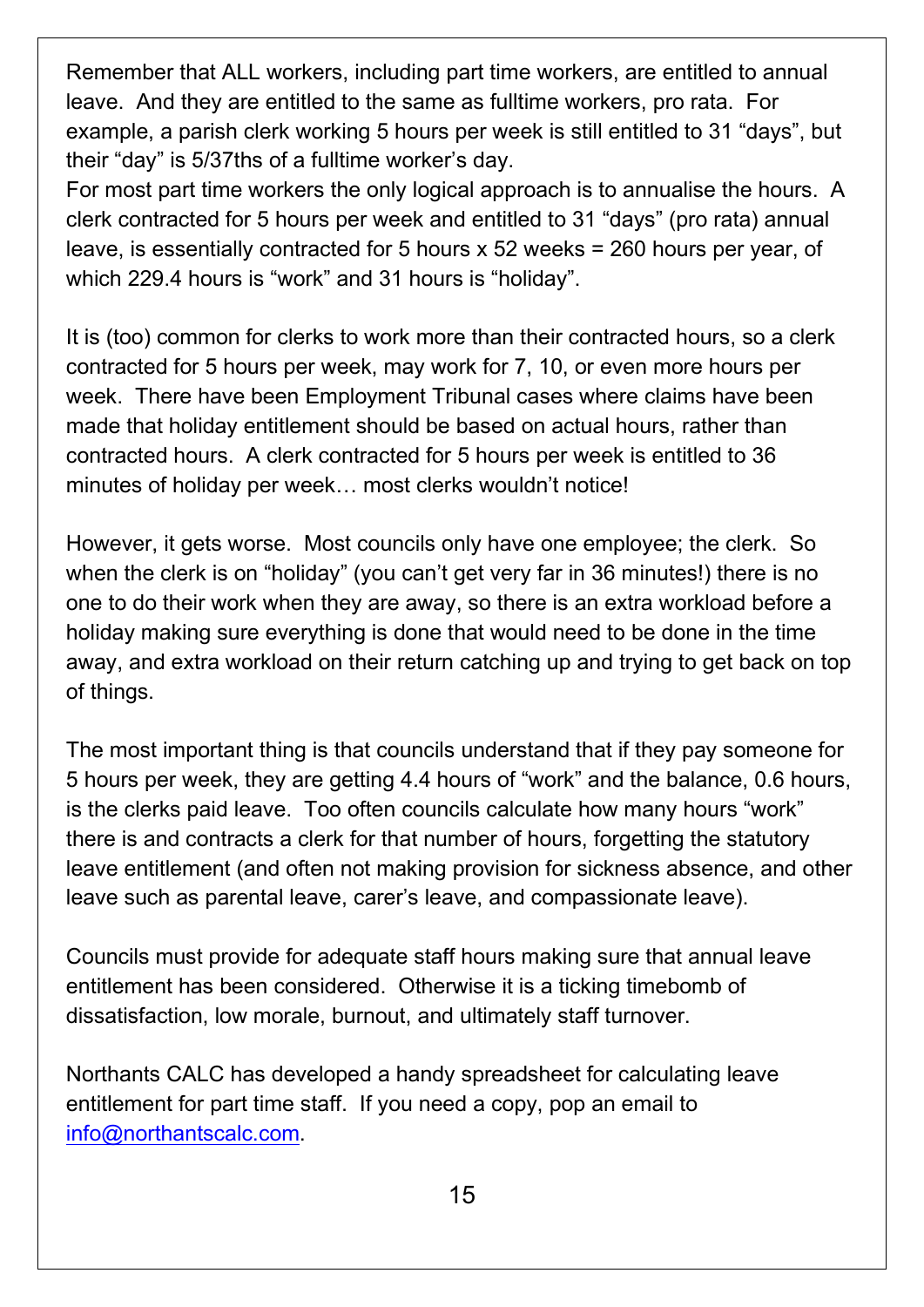#### **MATERIAL CONSIDERATIONS**

Parish and town councils are consulted on planning applications in their area. It is a power offered to parish and town councils under Schedule 1, paragraph 8 of the Town & Country Planning Act 1990. The power to comment on planning applications rests with the council originally but is often delegated to an executive committee, which



can meet as frequently or infrequently as the number of applications dictates.

Comments on a planning application made by a parish or town council or its planning committee must be based on "material considerations," that is "*a matter that should be taken into account in deciding a planning application or on an appeal against a planning decision*".

Examples of material considerations are loss of privacy, highway safety, and noise. Examples of things that are not material considerations are loss of view, and the identity of the applicant and/or developer. A list can be found at [https://www.planningportal.co.uk/services/help/faq/planning/about-the-planning](https://www.planningportal.co.uk/services/help/faq/planning/about-the-planning-system/what-are-material-considerations)[system/what-are-material-considerations.](https://www.planningportal.co.uk/services/help/faq/planning/about-the-planning-system/what-are-material-considerations)

Comments made by parish and town councils are sent to the Local Planning Authority (LPA), which is North Northamptonshire Council (NNC) or West Northamptonshire Council (WNC). The comments are published on the LPA's web site.

When the case officer receives the comments, they need to be able to determine quickly whether the comments support the application, or object to it. This should be very clearly stated. Generally speaking every response should either support or object. If the parish or town council submits a comment "no objection" it has the same effect as if no comments had been submitted. The case officer has an imaginary set of scales, comments of support go on one side, objections go on the other. "No objection" goes in the middle, so doesn't affect the outcome at all.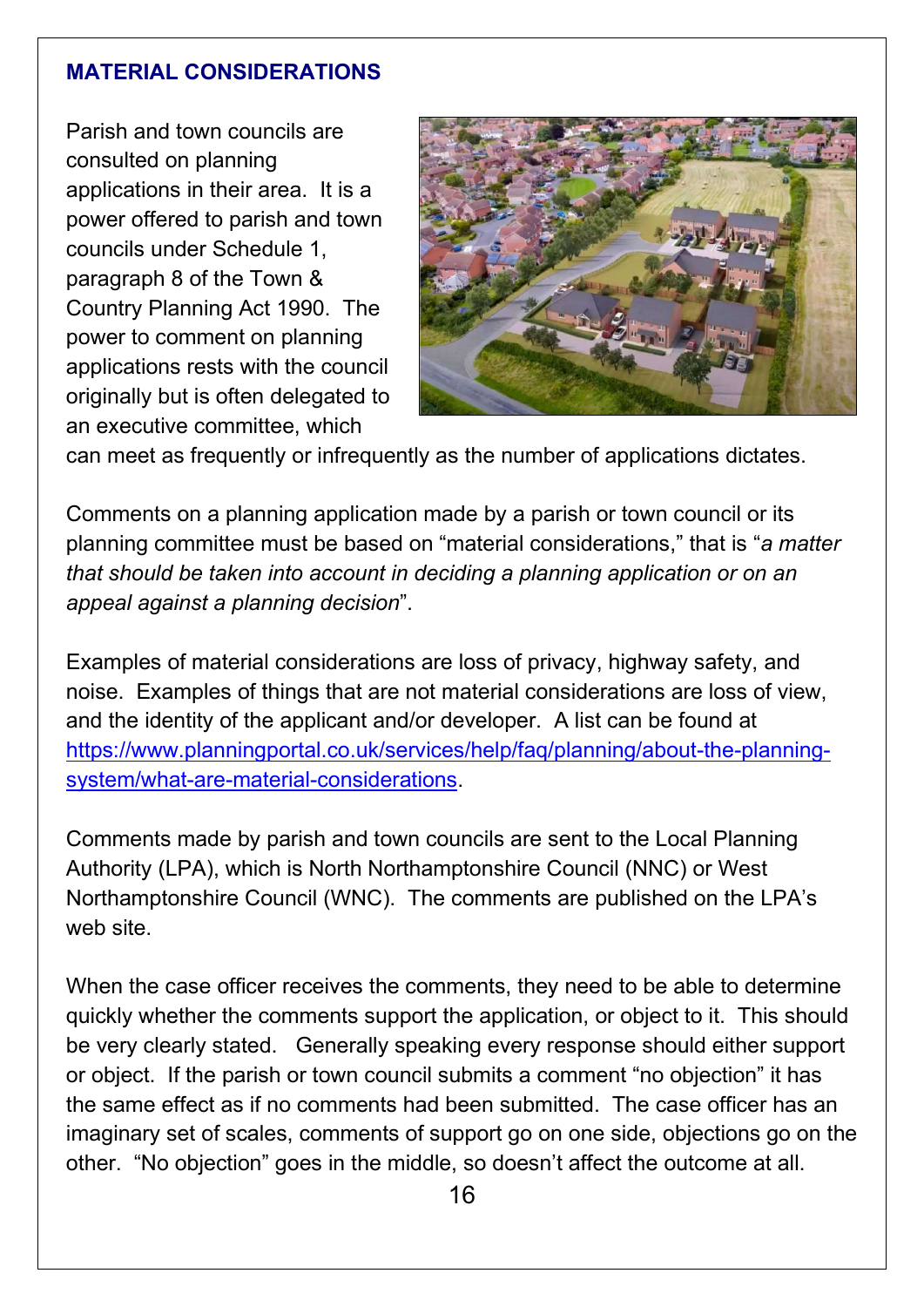It is good practice to include the reason for supporting or objecting to a planning application, based on material considerations. For example, "RESOLVED: To object to the application on the grounds that the proposed development will overshadow the adjacent property at 4 Main Street", or "RESOLVED: To support the application, which is in conformity with paragraph 4.2.3 of the Neighbourhood Plan for Great Pipping". If sound material considerations are given with the comments of support or objection, they will be given more "weight" in the determination of the planning application.

Comments of support can be absolute or caveated. For example, a parish or town council might support an application but ask for details of the proposed development to be reconsidered and changed before it is granted permission.

Similarly with objections, they can be absolute (the proposed development could never be acceptable) or caveated with a suggested action that could be taken to address the objection, such as amending the proposal or attaching planning conditions or a planning obligation to mitigate the impact.

Ideally comments should refer to the Neighbourhood Plan (if there is one) and/or to the Local Plan. List plan policies that support the comments and explain why. Recognise and respond to Local Plan policies that conflict with the comments. Explain what other planning issues you believe should affect the decision.

Comments can be strengthened by considering the public interest. Explain how the proposed development affects the local community as a whole. Avoid focusing on issues such as land ownership, the effects of the proposal on the value of neighbouring property, or the personal circumstances of the applicant.

Be clear and courteous, avoid personal issues, and concentrate on the facts of the case. Separate out each point you want to make. Explain what you want to happen and, where appropriate, suggest conditions you want to see put on the application to improve the sustainability of the proposal. Try to be concise.

High quality comments will be considered more seriously, and your council will gain a reputation with the LPA's planning officers as a council that should be listened to. Conversely, if your council rarely responds to applications, always asks for more time to respond, and often submits comments that are not based on material consideration, you will gain a different sort of reputation!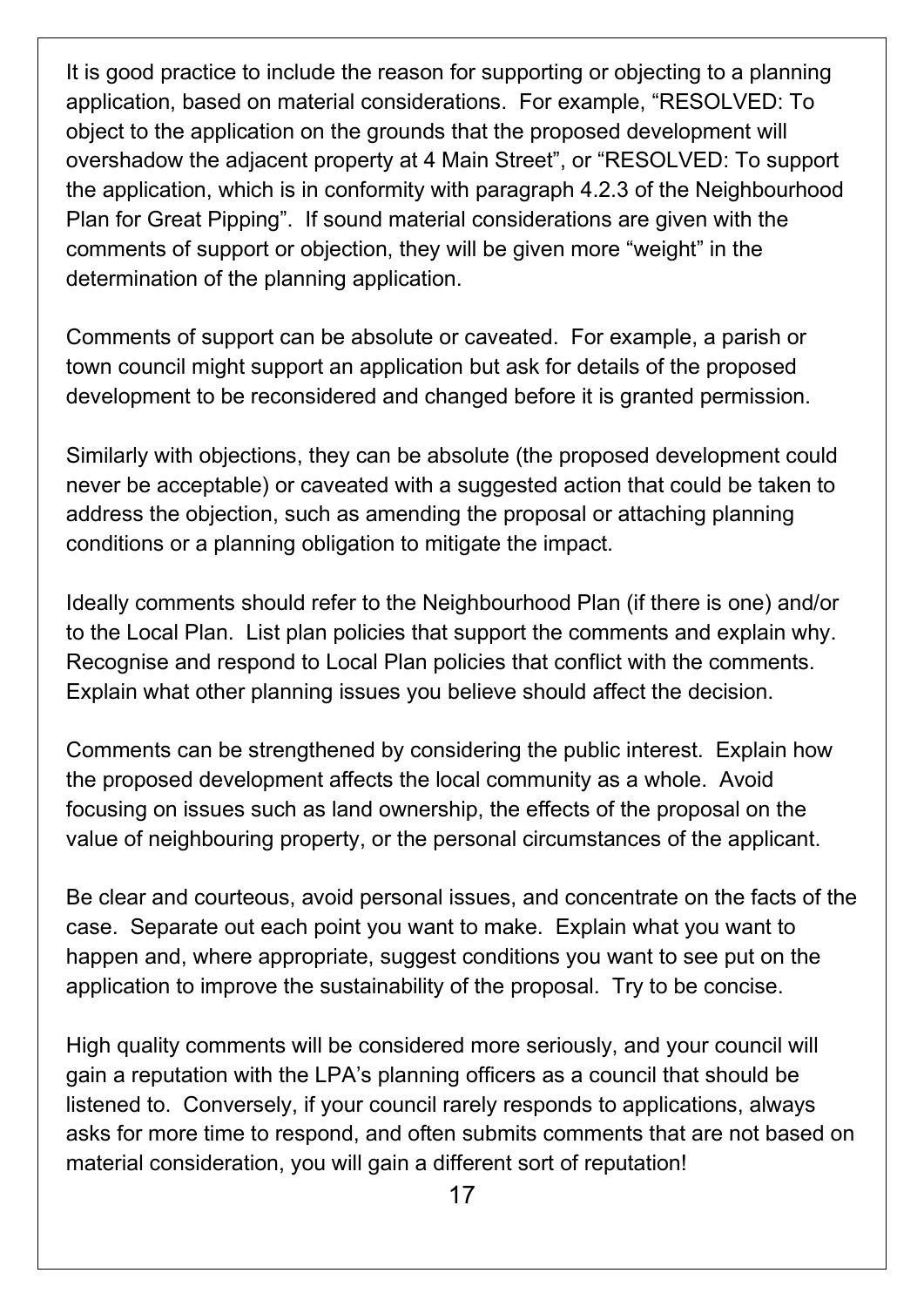#### **LOCAL ELECTRIC VEHICLE INFRASTRUCTURE**

The government has published "*Taking charge: the electric vehicle infrastructure strategy*," the stated aim of which is that "*Everyone can find and access reliable public chargepoints wherever they live – be that city centre or rural village…"*

The introduction says that "*In December 2021, over a quarter of all new cars sold in the UK were battery electric vehicles. The equivalent figure for 2019 was less than 2%... The UK recognises that a focus on vehicles is only half of the challenge. A world-class charging infrastructure is absolutely fundamental to delivering net zero road* 



*transport. This document sets out our strategic approach in delivering this charging infrastructure out to 2030. The vast majority of drivers will do most of their charging at home, overnight. We need public chargepoints for two main purposes: to enable long distance journeys, and to support those without off-street parking.*"

The vision is that by 2030 "*We will remove charging infrastructure as both a perceived, and a real, barrier to the adoption of electric vehicles (EVs). EV charging should be cheaper and more convenient than refuelling at a petrol station. Specific predictions of the future mix and number of chargepoints are inherently uncertain in 2022 due to rapid developments in battery and charging technology, and because consumer preferences about where and when they would like to charge are still being revealed. The commercial landscape for charging infrastructure is also developing quickly but the balance between fewer, higher-powered chargers and more numerous, lower-powered ones is not yet clear. By 2030, we expect there to be around 300,000 public chargepoints as a minimum in the UK, but there could potentially be more than double that number*".

Parish and town councils, working in partnership with the unitary councils, could have a big role to play in making Electric Vehicle Charging Points (EVCPs) available to all. To read the full strategy please see [https://bit.ly/3z1OdJQ.](https://bit.ly/3z1OdJQ)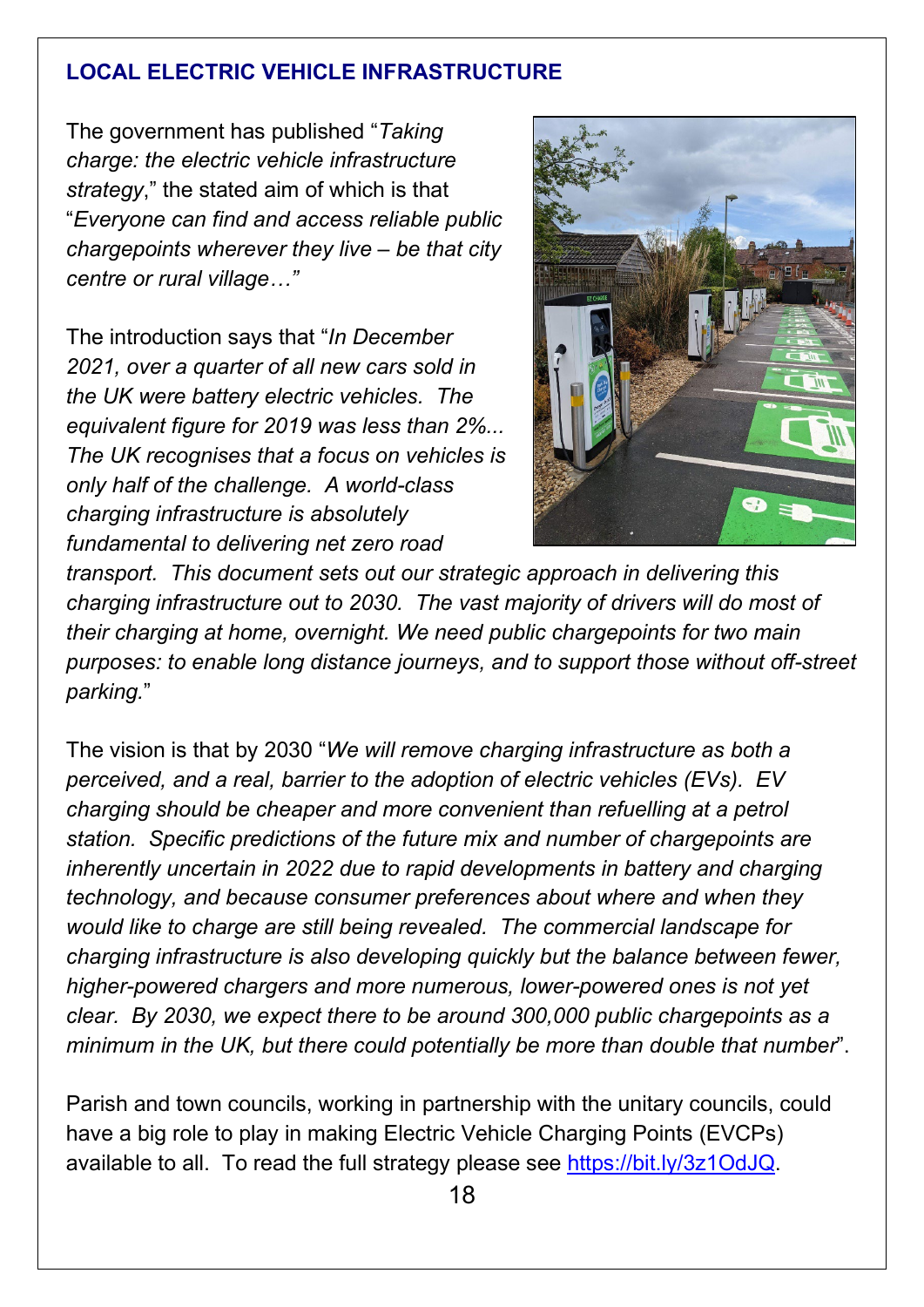#### **SITUATIONS VACANT**

Please see<https://www.northantscalc.com/council-vacancies.html> for details of all the below vacancies.

#### **Moulton Parish Council**

Moulton lies approximately 7 miles north of Northampton. There are just over 3,900 electors and the 14-seat council set a precept for 2022/23 of £363,000. Moulton Parish Council has a vacancy for an Administrator working up to 30 hours per week. The closing date for applications is **27 May 2022**.



#### **Cold Ashby Parish Council**

Cold Ashby lies approximately 15 miles north of Northampton. There are just over 220 electors and the 7-seat council set a precept for 2022/23 of £10,000. Cold Ashby Parish Council has a vacancy for a Parish Clerk working 20 hours per month. The closing date for applications is 5pm on **3 June 2022**.

#### **Middleton Cheney Parish Council**

Middleton Cheney lies approximately 27 miles south of Northampton. There are just over 3,020 electors and the 12-seat council set a precept for 2022/23 of £136,680. Middleton Cheney Parish Council has a vacancy for a Parish Clerk working 25 hours per week. The closing date for applications is **6 June 2022**.

#### **Little Harrowden Parish Council**

Little Harrowden is a village and civil parish in North Northamptonshire nearly three miles north-west of Wellingborough, off the A509 Road. The Parish Council has a precept of £23,500 with an electorate of just over 740 people. Little Harrowden Parish Council has a vacancy for a Parish Clerk/Responsible Finance Officer. The closing date for applications is **10 June 2022**.

We are aware of further vacancies arising soon as well as two councils that might be looking for locum clerk cover. If you are a clerk in Northamptonshire and you would like to take on an additional council or extra hours, please contact Danny Moody at Northants CALC to discuss suitable opportunities.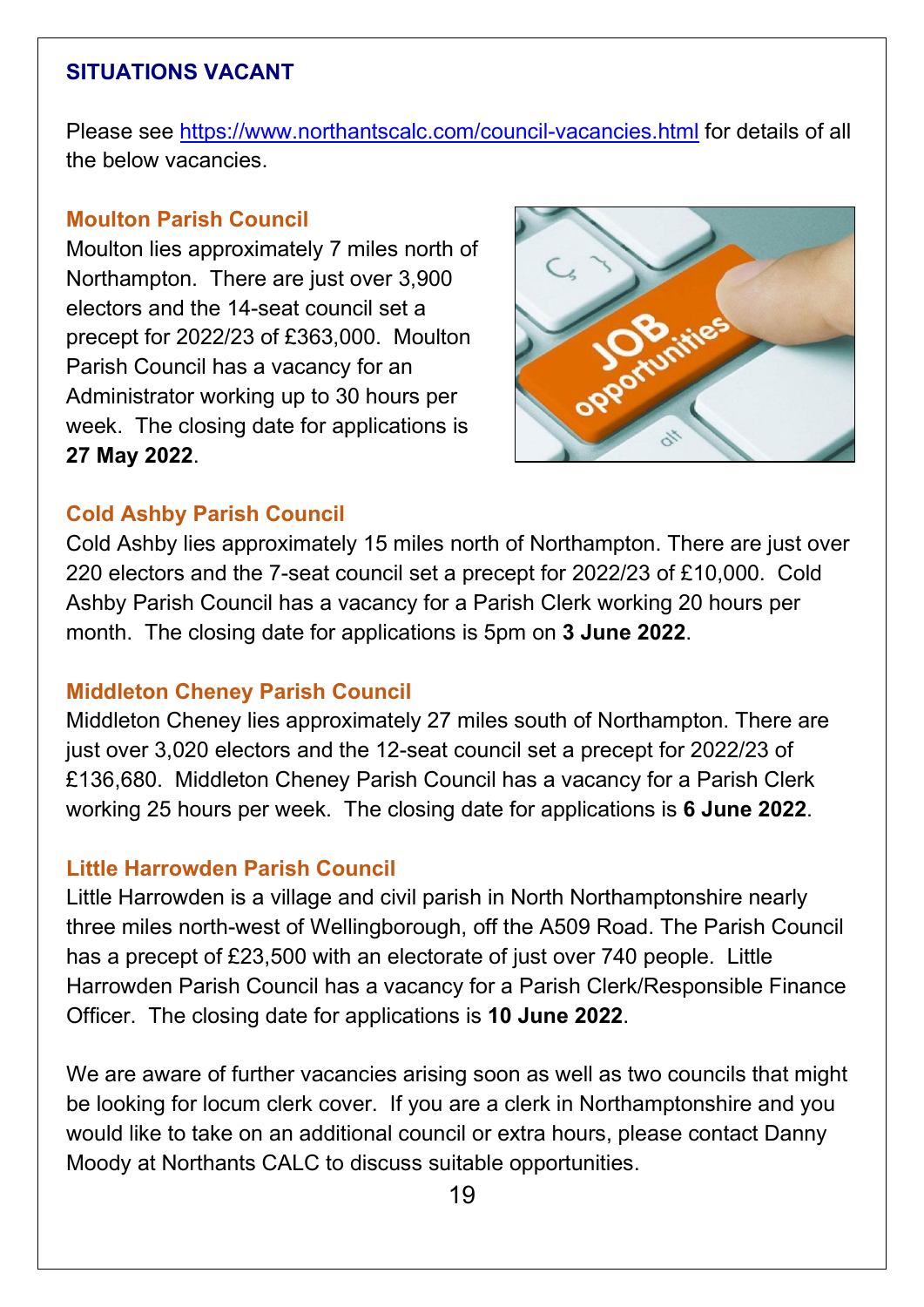#### **A CAUTIONARY TALE**

There are lots of rules and regulations pertaining to parish and town councils, but very often a council's success relies simply on the people involved (the officers and members) acting like reasonable and rational grown-ups.

There are a wide variety of views on the role of politics in the parish and town council sector. Membership of a political party can be the glue that holds a councillor team together, but it can also be divisive and distracting.

Where it gets really bad is when politically motivated parish and town councillors use the council as a forum for grandstanding and point-scoring. A parish or town council is there to do good things for its community regardless of the political persuasion of its members and it is quite rare for a difference in political ethos to be a factor, with perhaps the one crucial exception of setting the precept (low tax/high tax).

Parish and town councils are constitutionally apolitical. The law that applies to principal councils to cater for politics, such as the fair political balance of committees, does not apply to parish and town councils. Nor is there any legal provision for "Leaders" of parish or town councils. Where the majority political group on a parish or town council identifies a Leader, it is important for everyone involved, particularly the officers, to remember that the person is not the "Leader of the Council," they are the "Leader of the [party] group on the Council." Such a person can be an extremely important sounding board for the Clerk, but they have no more or less power than any other councillor.

When politics gets in the way, things can unravel quite quickly. It manifests in member and staff resignations, complaints under the Code of Conduct – and associated counter-complaints, an inordinate (and sometimes obscene) amount of time, money, and effort being spent on internal investigations and reviews, and eventually the presence of a "Get the Council Out" campaign group when residents have finally had enough.

"Have you got any examples?," I hear you ask! Never in Northamptonshire of course (perish the thought) but have a look at a report prepared by the Bingham Town Council Improvement Board here [https://bit.ly/3LOAc4M,](https://bit.ly/3LOAc4M) and associated Nottinghamshire press coverage here [https://bit.ly/3MSst7h.](https://bit.ly/3MSst7h)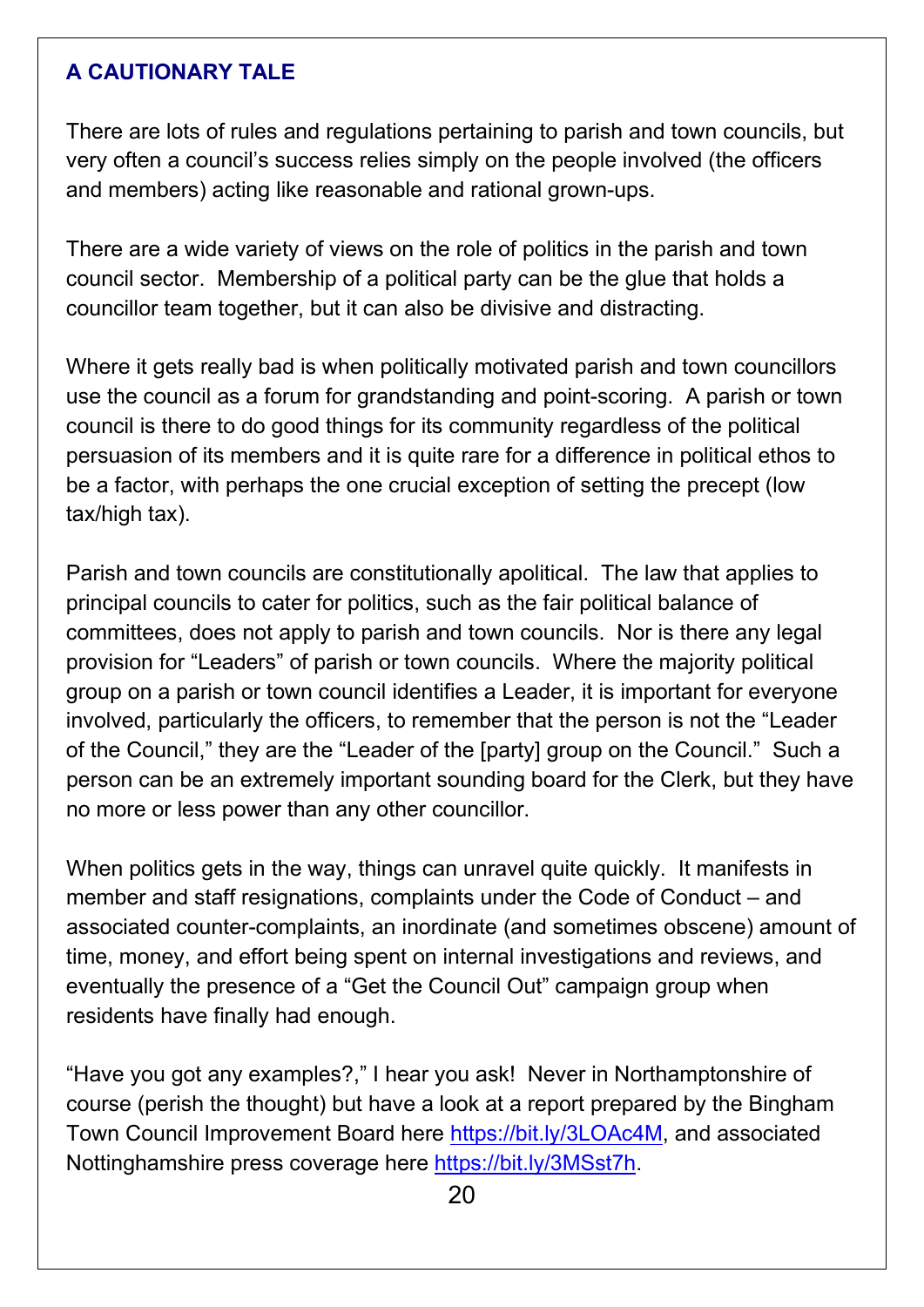## **TRAINING AND DEVELOPMENT FOR LOCAL COUNCILS**

Look below for a course or event that may be of interest and make a booking through the Clerk to the Council. All councils must have a training budget from which councillors can book courses under the authority of the clerk. See <https://www.northantscalc.com/events.html> for full course details.

#### **VAT for unregistered councils (VAT126) \*\*\*NEW\*\*\***

#### Wed, 04 May 2022 10:00

For clerks, finance staff and councillors from councils that are not VAT registered but reclaim VAT on Form VAT126.

#### **Community infrastructure Levy (CIL) and S106 - FULLY BOOKED**

#### Thu, 05 May 2022 19:00

Section 106 and Community Infrastructure Levy – a session for Parish/Town Councillors covering the existing Section 106 agreements regime and providing an introduction to the Community Infrastructure Levy. The training will include a section of ensuring that the requests for financial and other contributions that Parish and Town Councils submit are as persuasive as they can be.

#### **Data Protection for Councillors**

#### Mon, 09 May 2022 19:00

Whether you are an experienced Councillor or have only recently been elected, it is vital that you understand how data protection fits with your role as an elected member. With legislation and case law evolving, this interactive session will provide you with an opportunity to make sure you are getting the essentials right and ensure you are meeting your legal obligations as a Councillor.

#### **Off to a Flying Start**

#### Thu, 12 May 2022 10:00

This course is designed to help all Clerks and Councillors make an early, effective, and confident start to their careers, by providing quality, constructive and participative training on the roles and responsibilities of Clerks and Councillors. Key areas covered include: Roles and responsibilities within the Council, Powers and duties, General Power of Competence, Elections, Different types of meetings, Community engagement, and Finance.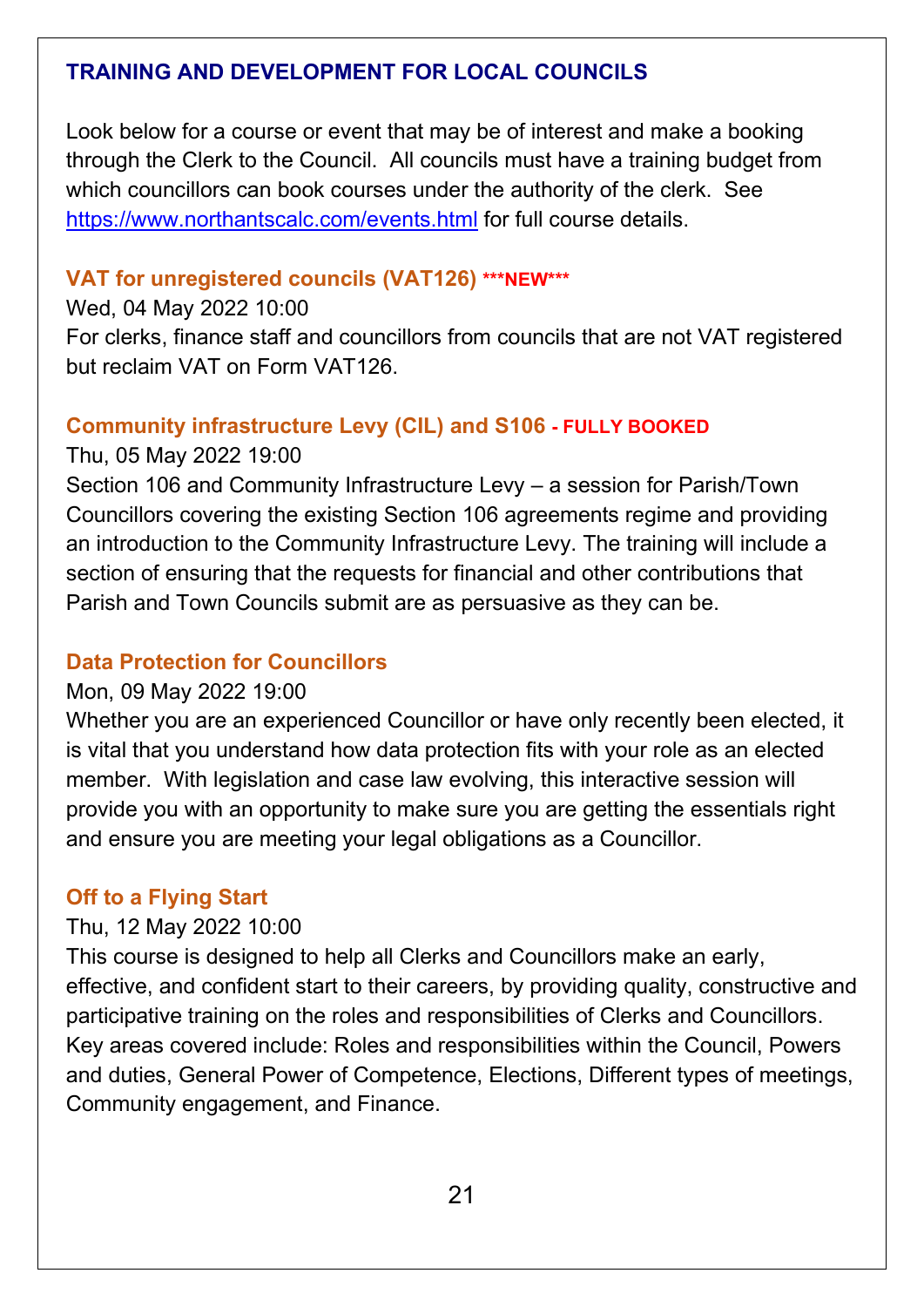#### **Finance for Councillors**

#### Wed, 18 May 2022 18:30

This session is designed to give councillors a greater understanding of their duties with regard to the council's finances. Topics include: Roles and responsibilities, setting a budget and precept, financial control and more.

#### **Transparency for councils under £25,000 \*\*\*NEW\*\*\***

#### Thu, 19 May 2022 10:00

This session introduces the concepts of transparency and the publication of information, showing how it links to and overlaps audit requirements. Topics include: Audit exemption for councils under £25,000, Publication schemes, The public's rights, and The Annual Return.

## **Creating a social media strategy for your council \*\*\*NEW\*\*\***

#### Thu, 19 May 2022 11:00

Social media provides town and parish Councils a unique opportunity to significantly enhance their communications – yet few Councils are fully reaping the benefits on offer. Moreover, few councils have a clear social media strategy in place. This comprehensive course looks at how to build a social media strategy that seeks to promote your services and key council priorities.

## **Data Protection for Clerks & Officers**

#### Fri, 20 May 2022 10:00

In an ever-evolving legislative landscape, it is vital that Councils ensure they have the most up-to-date understanding of their data protection and related obligations. This session walks Councils through the principles of GDPR and related legislation including PECR, what it means in practical terms and the systems and processes Councils should have in place to ensure they are working towards sustainable compliance.

## **Building an effective council communications strategy \*\*\*NEW\*\*\***

## Fri, 20 May 2022 12:30

Everything should start with a strategy – and good communication is no different. To get the most from an increasing range of communications platforms and tools, it's vital that your Council has a strategy that supports the delivery of your Council's existing aims and objectives. We walk you through best practice for creating an effective communications strategy that fits with the needs and aspirations of your Council, whilst making best use of communication channels.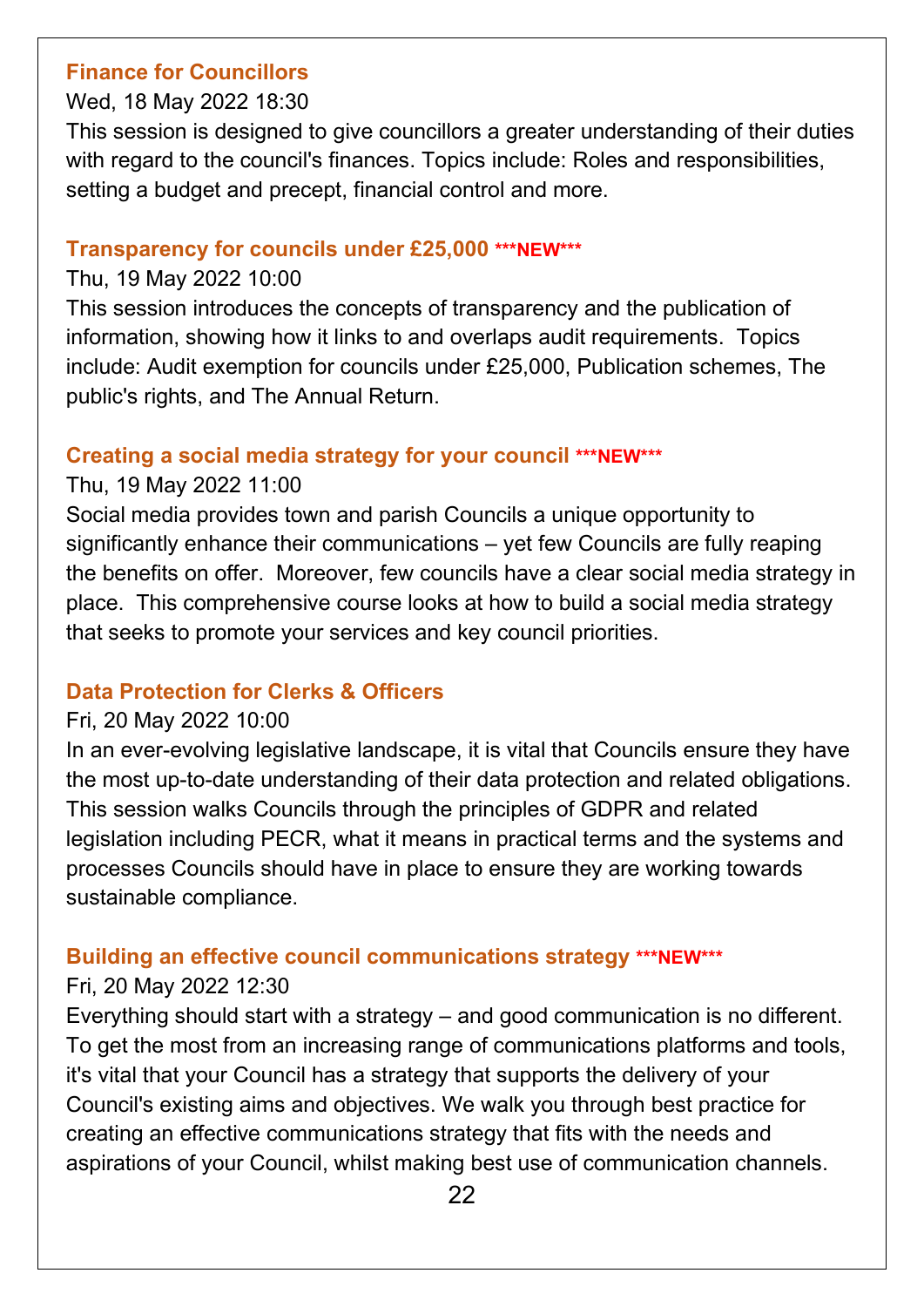#### **VAT for VAT registered councils \*\*\*NEW\*\*\***

#### Thu, 26 May 2022 10:00

For clerks, finance staff and councillors from councils that are VAT registered, who wish to develop their knowledge (VAT registered councils have a 9-digit registration number, submit quarterly VAT returns online and charge VAT on taxable sales. If your council submits a VAT126 claim, it is not VAT registered).

#### **Managing difficult people and conversations**

#### Thu, 26 May 2022 14:00

Managing professional relationships effectively is important, and this is particularly true for Clerks and local council officers. Yet whether it's with other officers or with councillors, sometimes difficult situations will present themselves, and it's vital to have the skills to manage the challenges. This session for local council officers explores practical techniques and ideas to manage difficult relationships in a council environment.

For more information on any of the courses above, and to see all the training opportunities you have from June 2022 onwards, please visit [https://www.northantscalc.com/events.html.](https://www.northantscalc.com/events.html)

## **COUNCILLOR DEVELOPMENT FRAMEWORK**

The **Councillor Development Framework (CDF)** was launched in May 2021. The CDF was designed following feedback from clerks and councillors who were not sure what training was required or what should be prioritised. See [https://www.northantscalc.com/councillor-development-framework.html.](https://www.northantscalc.com/councillor-development-framework.html)

# **COMMUNITY CARBON CALCULATOR**

Northants is assembling resources on climate change on our web site at [https://www.northantscalc.com/climate.html.](https://www.northantscalc.com/climate.html) If you have anything that you think would be useful for other parish and town councils, please send it to us to add to the web page.

The Centre for Sustainable Energy has written a blog for the National Association of Local Councils (NALC) about its new Impact Community Carbon Calculator tool. It provides a good



basis for understanding local emissions, can be used as an engagement tool, and helps focus efforts on the big-emission areas. See https://bit.ly/38kaRIA.